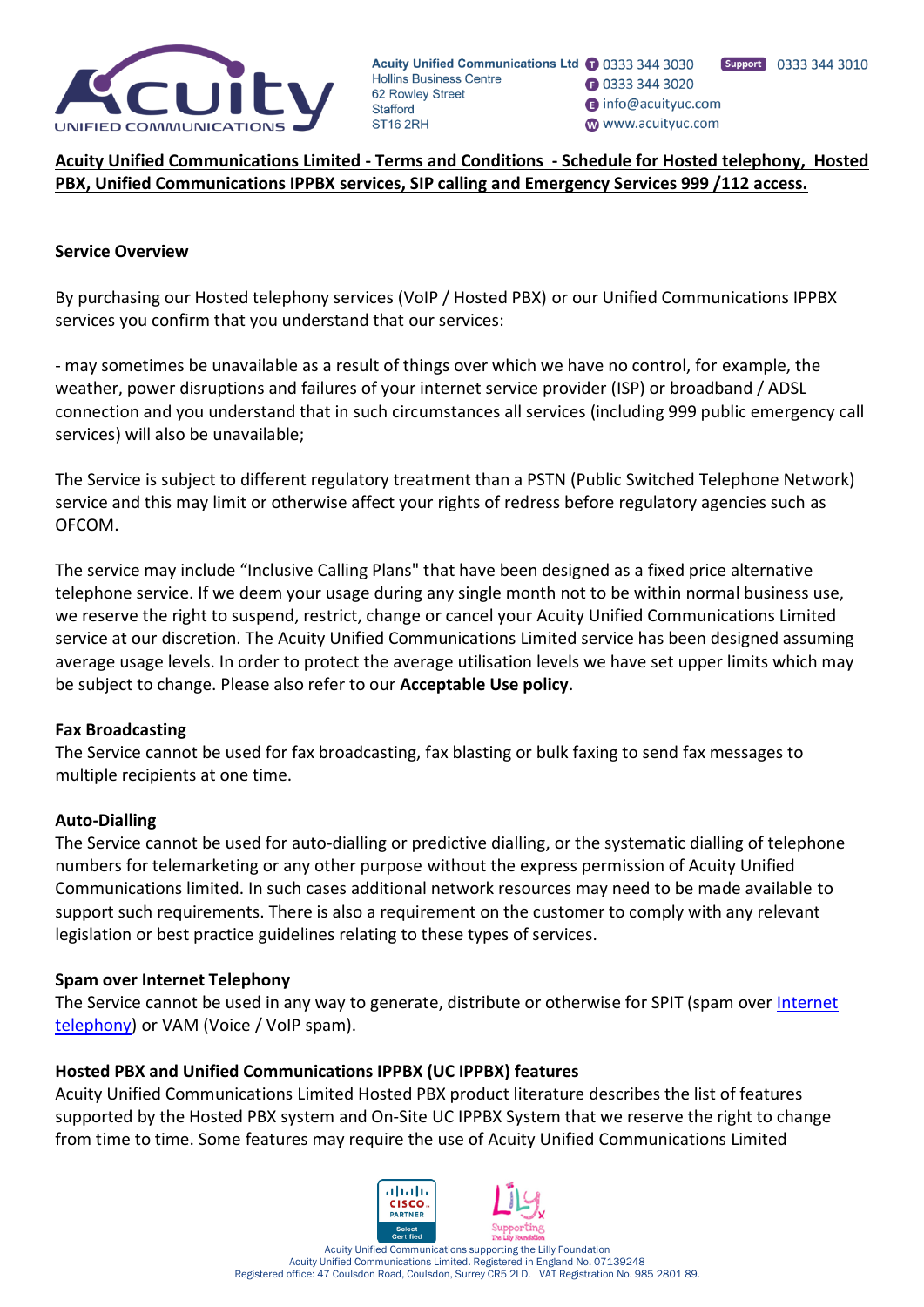

Support 0333 344 3010 **B** 0333 344 3020 nfo@acuityuc.com www.acuityuc.com

recommended hardware together with software firmware upgrades to enable you to access all Hosted PBX and UC IPPBX features.

Feature requests outside of the standard product may be available (eg the use of third party applications) however the problem free operation of these features is not guaranteed. Furthermore Acuity Unified Communications Limited may, at its discretion, refuse to provide support for non-standard hardware and / or charge a support charge in relation to assisting you with configuration of unsupported features or hardware.

Time dependent features for Hosted PBX and UC IPPBX Services (inbound non –geographic numbers / numbers beginning 08xx) including but not limited to changes in call routing are based on GMT. All times provided to Acuity Unified Communications Limited are applied to your Hosted PBX and UC IPPBX Service as GMT.

Some complex Local Area Network environments may necessitate re-engineering. Acuity Unified Communications Limited will advise you of the need for re-engineering if necessary and discuss the options for completing this work with you before proceeding.

# **System Changes**

In the event that you request an amendment to the system configuration during the system provisioning period Acuity Unified Communications Limited may, at its discretion, reset the provisioning start date, thus delaying the availability of your system.

### **Supported Hardware**

Acuity Unified Communications Limited recommends the use of Snom IP Phones, Linksys IP Phones, Yealink, Polycom and Cisco IP Phones as determined by Acuity Unified Communications Limited for use with its PBX and Unified Communications services.

Other IP Phone brands have been tested with the Acuity Unified Communications Limited Hosted PBX system however not all advanced features have been found to work fault free.

A business grade Power over Ethernet (POE) switch and Quality of Service (QoS) enabled router are recommended but not a pre-requisite for installation. However Acuity Unified Communications Limited will make a recommendation relating to this and if the Customer proceeds without following the Acuity Unified Communications Limited recommendation, Acuity Unified Communications Limited will not be responsible for the call quality experienced with the Service.

# **On Site set up issues (LAN Issues)**

Installation is typically completed by:

- the customer with telephone based assistance from Acuity Unified Communications Limited support staff or

- an onsite Acuity Unified Communications Limited engineer or representative.

It is the responsibility of the Customer to ensure that the Customer LAN is of sufficient quality to enable

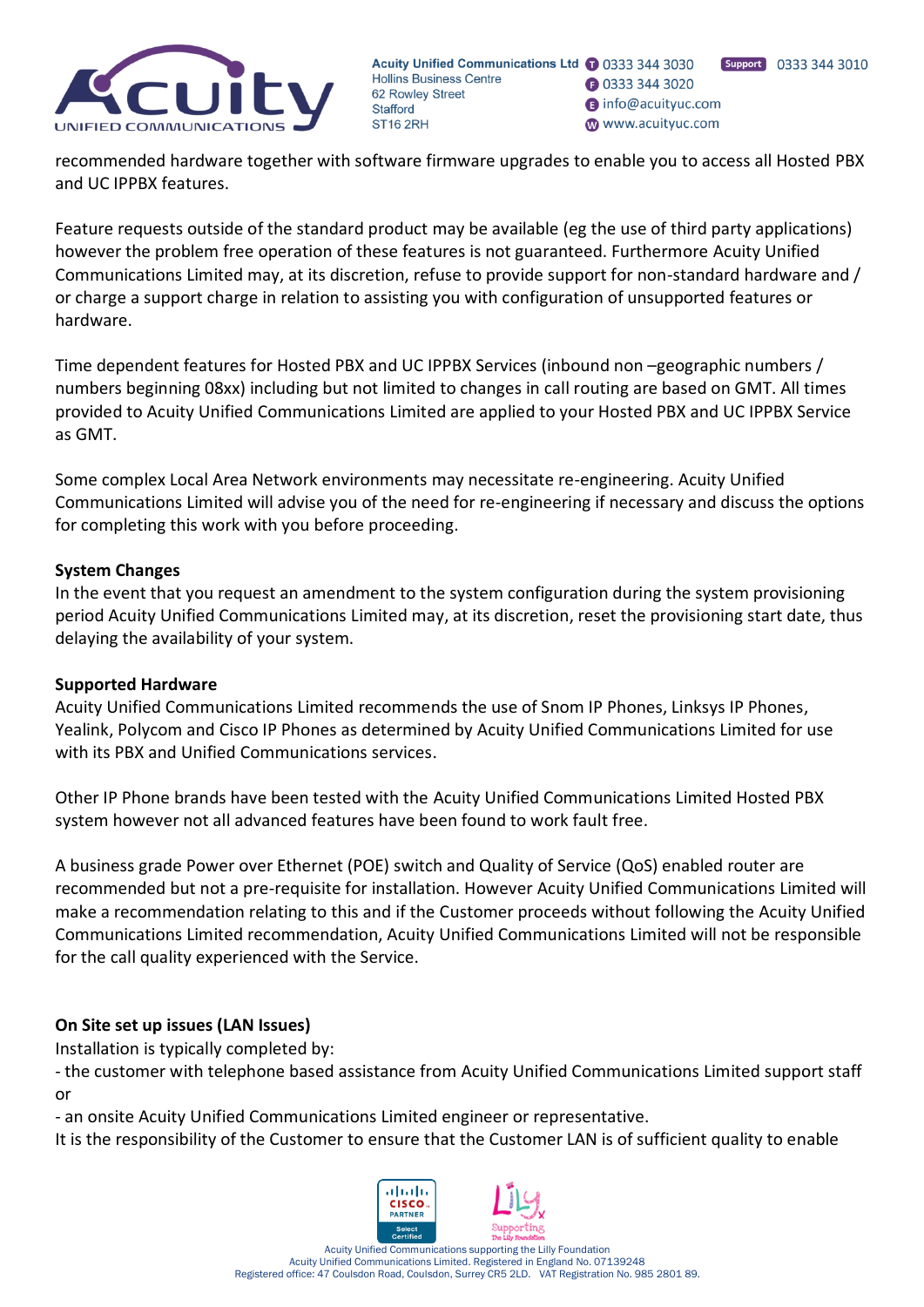

**B** 0333 344 3020 nfo@acuityuc.com www.acuityuc.com

proper use of the Service.

# **Acuity Unified Communications Limited Technical Support Service**

Acuity Unified Communications Limited provides free phone and email based technical support in respect of a standard Hosted PBX and Acuity Unified Communications Limited UC IPPBX services during normal business hours. If Acuity Unified Communications Limited attends site to assist in technical support of the service which is deemed to not be a fault of the service, a charge will be made.

### **Amendments to your Hosted PBX or UC IPPBX system requiring re-engineering**

Should you require changes to your Hosted PBX or UC IPPBX system which necessitates re-engineering, Acuity Unified Communications Limited will request this in writing before undertaking the changes to the system.

A charge will apply in respect of re-engineering. Your Acuity Unified Communications Limited sales representative will advise you of these charges and obtain your authorisation before proceeding to submit your request to the engineering team.

### **Hosted PBX, Unified Communications IPPBX and SIP-Trunk /Calling - Terms and Conditions**

#### **What we will do**

We will provide you with the Hosted IP Telephony / Hosted PBX Services / Unified Communications IPPBX Service / SIP – Trunk /Calling subject to these Terms and Conditions, the MSA, and any Customer Order Form(s) Customer Order Summary Form(s) or Customer Requirement Form(s) prepared in accordance with these Terms and Conditions

### **What you will do**

You will co-operate in full with us in drawing up a fully completed Customer Requirements Form, including specifying in full your requirements in respect of the relevant Service.

You acknowledge and agree that you will comply with Emergency Calls Access, and acknowledge and agree to the limits of the emergency call support provided. You must ensure that all information you provide to us is materially accurate and update us promptly in the event that any such information changes so as to ensure the accuracy of the Carrier Emergency Services Database. You acknowledge that we may not be able to convey Calls where accurate information is not provided in accordance with this clause. You acknowledge and agree that Your Equipment requires mains power to make Emergency Calls and that you are required to confirm/provide your location when making an Emergency Call to enable the correct Emergency Organisation to respond.

### **Administrator and related Training**

A reasonable period of time in advance of the Activation Date of the SERVICE, you shall nominate two people to act as your dedicated administrators in respect of the Services. You shall notify us promptly in the event that any such administrator is replaced or becomes otherwise unavailable for any prolonged period of time. We shall only liaise with those administrators (or his/her successor(s) so notified to us). You shall ensure that your initial administrators attend all training sessions detailed in the relevant

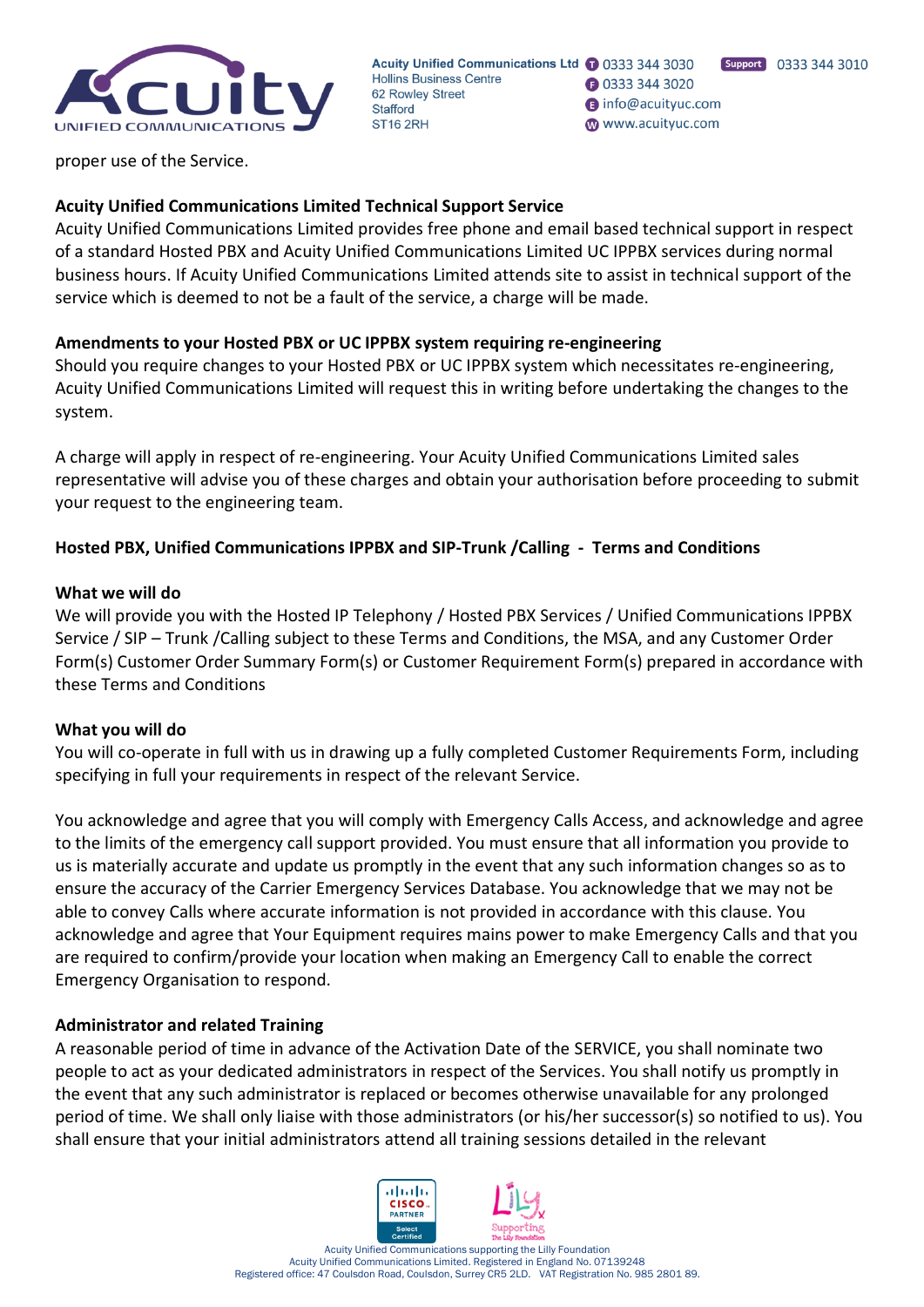

Acuity Unified Communications Ltd 1 0333 344 3030 **Hollins Business Centre B** 0333 344 3020 62 Rowley Street nfo@acuityuc.com **Stafford** www.acuityuc.com ST<sub>16</sub> 2RH

Order. Any successor administrator(s) may be required to attend further training sessions in respect of the Services which will be furnished by us at an additional cost to you.

#### **Termination**

In the event that either party gives notices to terminate an Order, notwithstanding any term to the contrary, we shall determine (acting in accordance with our reasonable discretion) as to whether a Complex Routing Plan is required in order to cease the Hosted IP Telephony / Hosted PBX Services. In the event that such a Complex Routing Plan is required, the relevant Order shall terminate in accordance with the timeframes for termination.

#### **NUMBER PORTING**

You acknowledge and agree that there may be some restrictions and limitations to geographic number portability.

If Call traffic conveyed via Carrier IP Exchange or the Carrier PSTN Network for onward termination on an International Destination Network is abnormally high then Carrier or Carrier's overseas partner may instigate network management control measures.

#### **Acuity Unified Communications Limited Standard Agreement**

These terms and conditions of service shall constitute the whole of the contract between the customer (herein after referred to as the buyer, customer) This agreement is made between Acuity Unified Communications Limited. (registered in England & Wales under number 07139248) of 2<sup>nd</sup> Floor, Sheldon Chambers, 2235-2243 Coventry Road, Birmingham B26 3NW and the CUSTOMER, as specified on the Customer Order Form / Service Order Summery Form. These terms should also be read in conjunction with the Acuity Unified Communications Limited Master Services Agreement (MSA). Where a conflict occurs between these terms and those of the MSA the terms of this schedule will prevail.

- The service, services, product means the electronic transmission of information, graphics, sound, voice and any other form of information transfer through the Acuity Unified Communications Limited, servers and lines of telecommunication. **The Services include**;
- Hosted voice-over-internet protocol (VoIP) service which is the provision of a hosted VoIP private branch exchange (PBX) telecommunications service to which you connect via the world-wide-web, facilitating internal telecommunications connections (i.e between your end users and your premises).
- Hosted session initiation protocol (SIP) trunking service. The facility to use the hosted voice-over internet protocol service (as described above) to make external telecommunications connections to the local public switched telephone network via the world-wide-web by means of SIP.
- On-Site installed Unified Communications IP Private Branch Exchange Service. The installation of an Acuity Unified Communications Limited IPPBX that is connected to the PSTN and or SIP trunks via ADSL circuit/s. The IPPBX can be connected to cloud based (Internet based) services for inbound

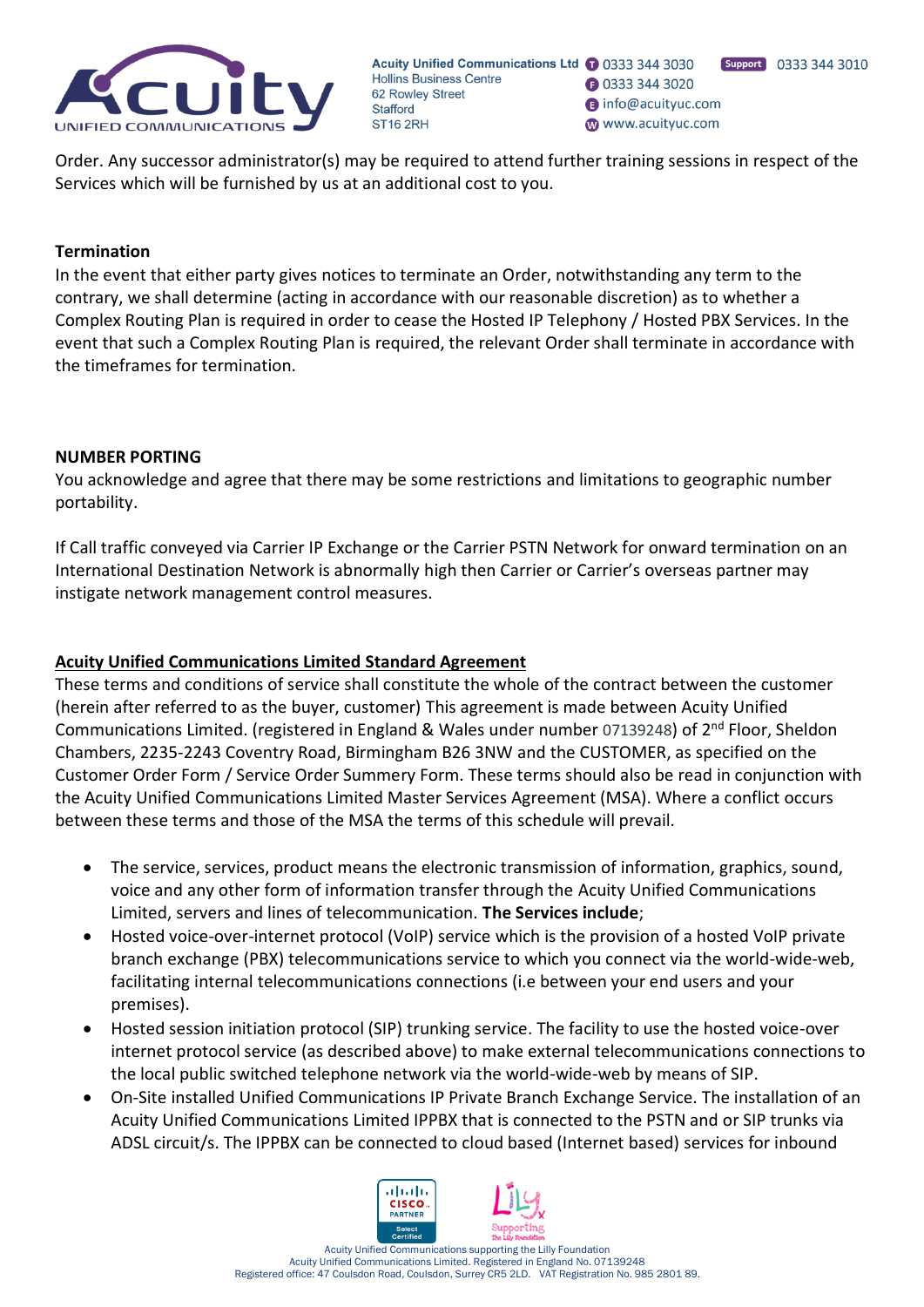

Support 0333 344 3010 **B** 0333 344 3020 nfo@acuityuc.com www.acuityuc.com

number routing and other communications mediums. The Service can be either purchased outright whereby Acuity Unified Communications Limited will provide charged maintenance for a 3 year period (extendable at end of period) or rented on a per monthly basis.

Acuity Unified Communications Limited agrees to provide Hosted Telephony / Hosted PBX / SIP and Internet Services / UC IPPBX as specified under this agreement.

# **1. Definitions**

In this agreement (which includes the appendices hereto) the following terms shall have the following meanings:

**"ACCEPTABLE USE POLICY"** – Acuity Unified Communications Limited's rules concerning acceptable usage of the Acuity Unified Communications Limited network.

"**ACUITY UNIFIED COMMUNICATIONS LIMITED**" – Acuity Unified Communications Limited

**"AGENT" –** The agent, if any, representing Acuity Unified Communications Limited in the sale of the service to the customer.

**"AGREEMENT" –** The agreement comprising the CUSTOMER ORDER FORM, the SERVICE ORDER SUMMARY, the SERVICE ORDER FORM the CUSTOMER REQUIREMENTS FORM and any additional customer specific documentation relating to the ORDER FORM, these TERMS AND CONDITIONS, the SERVICE LEVEL AGREEMENT attached as Schedule 1 and all other documentation referred to in any of the terms.

**"AVAILIABILITY"** means the availability of Acuity Unified Communications Limited network demonstrated by means of either a ping or traceroute program.

**"BUSINESS HOURS"** means 08.00 a.m. to 6.00 p.m. on a day other than a Saturday, Sunday, bank or other public holiday in England and Wales.

**"CUSTOMER"** – the customer specified on the SERVICE ORDER FORM.

**"CUSTOMER ORDER FORM"** – part of the ORDER FORM which specifies the charges and elements of the SERVICE and forms part of this agreement.

**"DOWNTIME"** means in respect of any month the total time during which the Service is not available (other than as a result of planned Outages).

**"EVENT OF FORCE MAJEURE"** – such event as defined in clause 16.10 below.

**"INITIAL TERM"** –Minimum Term: a period of 36- Months (36) months from the START DATE or any other term as specified on the ORDER FORM

**"INSOLVENCY EVENT**" – if a party becomes insolvent, has a receiver appointed over the whole or any part of its assets, enters into any compound with creditors, or has an order made or resolution for it to be wound up (otherwise than in the furtherance of a scheme for amalgamation or reconstruction) or if ownership or control shall pass into the hands of any other legal person (other than assignment under clause 16.1), or an event analogous occurs in respect of a party in any jurisdiction to which that party is subject.

**"MINIMUM TERM"** – Initial Term, a period of 36- Months (36) months from the START DATE or any other term as specified on the ORDER FORM

**"OUTAGE"** means any period during which any user cannot process an application transaction or send or receive e-mails utilizing the Service.

**"PLANNED OUTAGE"** means any period during which any user cannot process an application transaction or

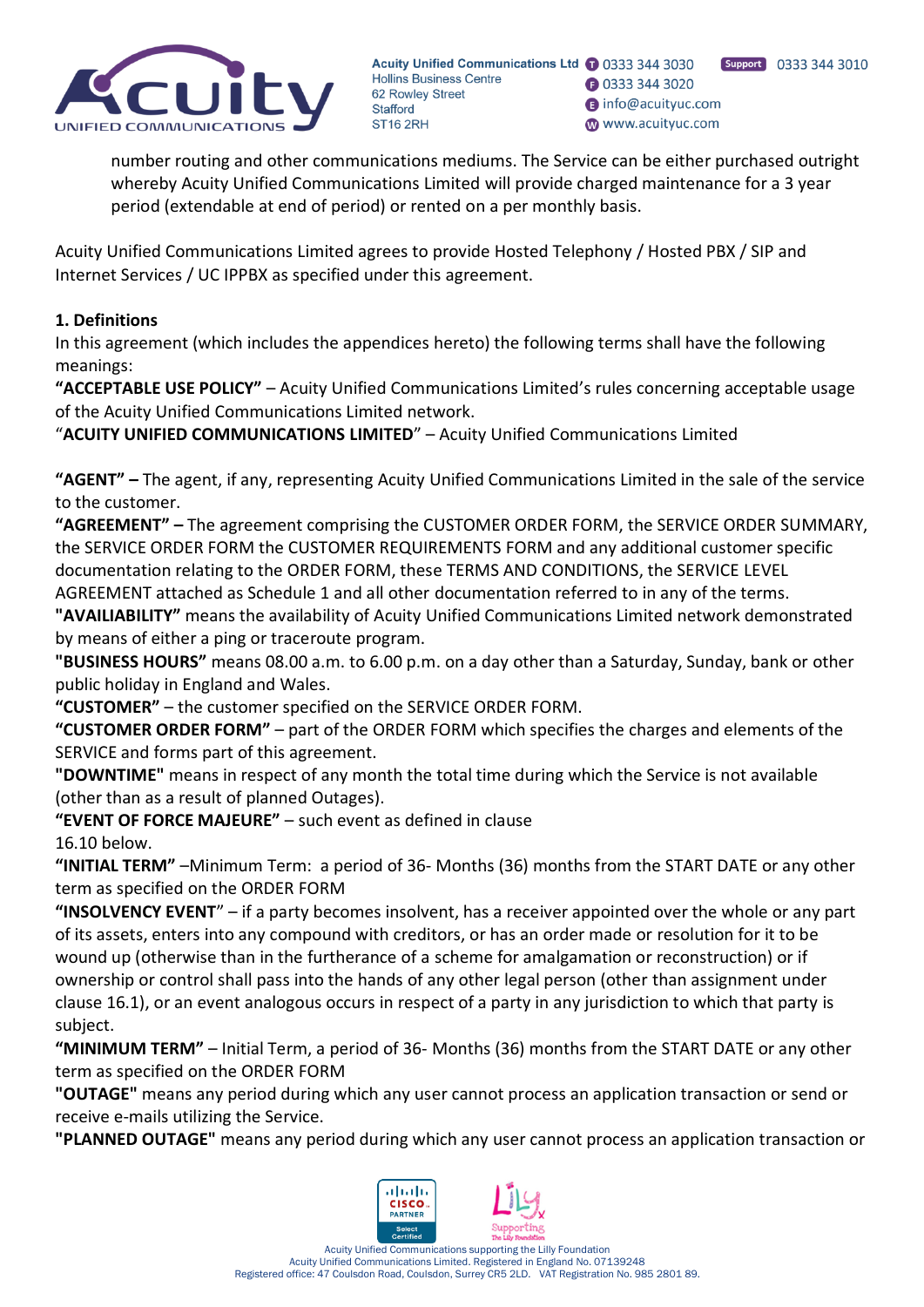

Support 0333 344 3010 **3** 0333 344 3020 nfo@acuityuc.com www.acuityuc.com

send or receive e-mails utilizing the Service caused by work for the purpose of maintenance or support. "**RIPE"** – (Réseau IP Européens) The organisation that assigns TCP/IP addresses to Internet Service Providers and their customers in Europe.

**"SERVICE MINUTES"** means minutes of connectivity to Acuity Unified Communications Limited. **"SERVICE ORDER FORM"** – the order form which specifies the SERVICE and forms part of this agreement **"SERVICE"** – Acuity Unified Communications Limited's services as detailed on the SERVICE ORDER FORM and forms part of the ORDER FORM.

**"SIP"** *-* Session Initiated Protocol

**"START DATE"** – the day that the SERVICE becomes fully functional and is handed over to the CUSTOMER.

# **2. Terms of Purchase**

These Acuity Unified Communications Limited Terms and Conditions shall apply to the subject matter of this AGREEMENT to the entire exclusion of any documentation proposed by the customer.

### **3. Services**

Subject to compliance by the CUSTOMER with its obligations under this agreement, Acuity Unified Communications Limited. shall provide the services to the CUSTOMER during the currency of this AGREEMENT with reasonable care and skill. Acuity Unified Communications Limited. reserves the right to vary the SERVICE at any time. However, Acuity Unified Communications Limited. will inform the CUSTOMER of such variations where Acuity Unified Communications Limited. deems it necessary to do so and where reasonably practicable in the circumstances.

3.1 Acknowledgement. Acuity Unified Communications Limited. accepts the customer's acknowledgement of these terms and conditions breach of any of which may result in termination and or suspension of the customer's right to use the service.

3.2 Payment. All services supplied must be paid for in full prior to the provision of any service unless agreed in writing with Acuity Unified Communications Limited. the price being quoted as the list price of Acuity Unified Communications Limited. agreed on it's behalf at the time of contract or order with the customer. 3.3 Quotes. All prices quoted verbally or in writing (prices being the Acuity Unified Communications Limited. list price at exchange of contracts) for provision of service are excluding VAT at the standard rate for the service supplied and are subject to change without notice.

3.4 Alterations in the standard price of service supplied will only be accepted by Acuity Unified Communications Limited. in writing on a Acuity Unified Communications Limited. authorised order form signed by an agent or employee of Acuity Unified Communications Limited.

3.5 Cancellations. A Order that has been accepted by Acuity Unified Communications Limited. and signed by the customer or his/her representative may be cancelled by the customer or his/her representative within 14 working days at any time of signing of order and on terms that the customer will indemnify Acuity Unified Communications Limited. in full against any loss, costs (including the cost of goods ordered for the customer by Acuity Unified Communications Limited. on behalf of the customer for the supply of service ordered), damages, charges and expenses incurred by Acuity Unified Communications Limited. as a result of cancellation.

3.6 Suspension of services.

We will endeavor to ensure that the Services are of a high quality. In order to maintain the quality and safety of the Services, and any other services which we provide to our customers, we may from time to

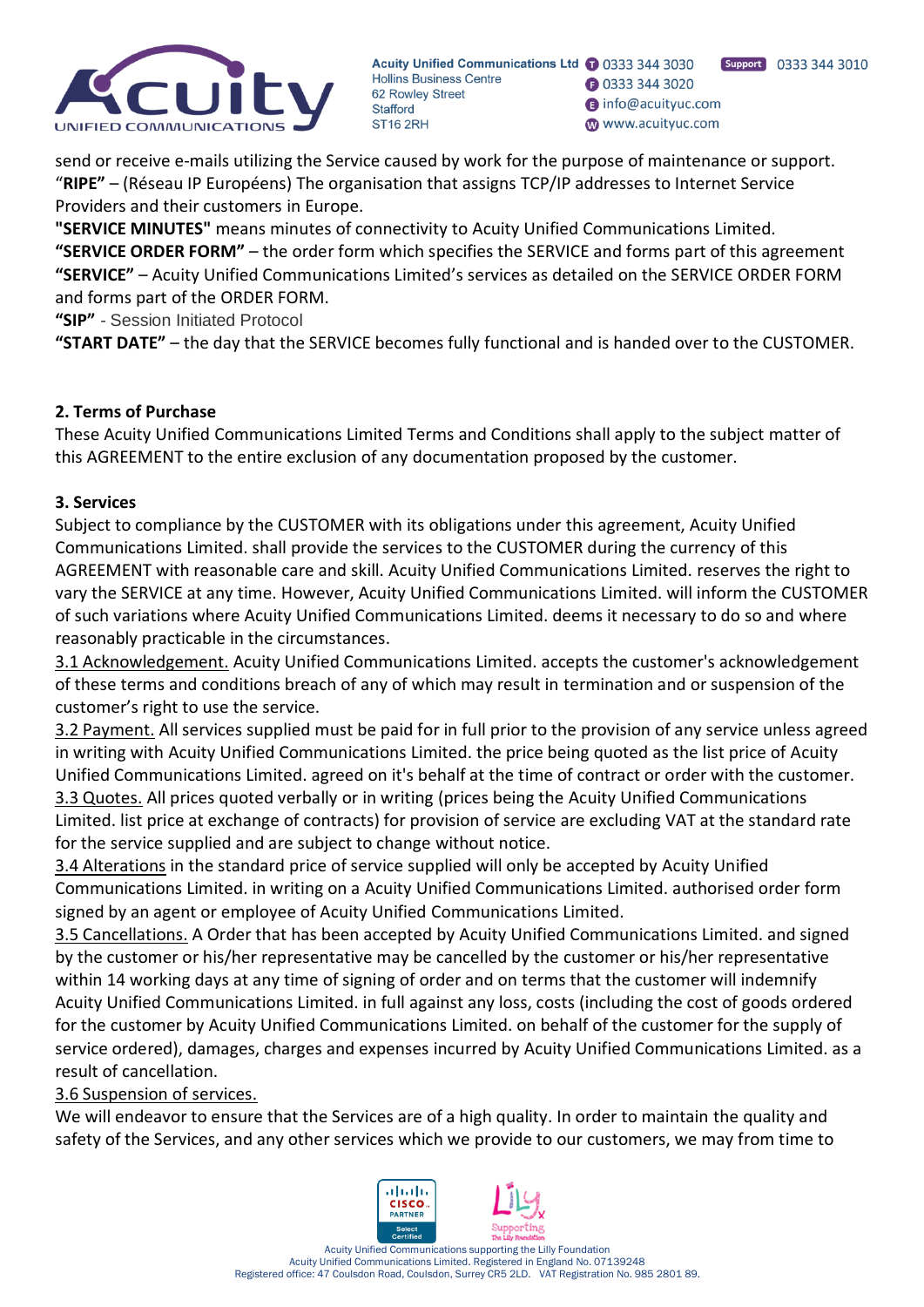

Support 0333 344 3010 **B** 0333 344 3020 nfo@acuityuc.com www.acuityuc.com

### time:

(a) Suspend, close down or restrict the whole or any part of the Services in order to carry out emergency or other repairs, maintenance and/or improvements or to prevent overload of the network or to preserve the safety, security or integrity of the Services and any Internet traffic conveyed (although we will give you as much notice as is reasonably practicable before doing so and will endeavor to carry out such works during the relevant scheduled maintenance periods as published by us); and/or

(b) Give you instructions on how to use the Services. You agree to comply with any instructions we may give you in accordance with this Clause.

(c) We will notify you as soon as possible if either we or our agents, employees representatives or anyone else involved in providing the Services and/or the Equipment, require access to your premises, to install the Services and/or the Equipment or to carry out repairs, maintenance or upgrades. Where such notice is received by you, you agree to grant us and/or such other persons referred to, access to your premises. We will meet your reasonable requirements, and you agree to meet ours, concerning the safety of people on your premises.

(d) Acuity Unified Communications Limited. reserves the right to suspend any/all services until such time as full payment has been made. Non-payment of an overdue account may result in the suspension of all services.

3.7 Services & Goods. All services and goods supplied by Acuity Unified Communications Limited. including domain names which may be registered in the actual name of a third party remain the property of Acuity Unified Communications Limited. until full and final payment has been made to Acuity Unified Communications Limited.

# **Service Level Agreement**

3.8 Where the Service originates from Acuity Unified Communications Limited and is delivered to the customer, the Service will be available for not less than 99.9% of each calendar month. Availability will be calculated and reported in accordance with the rules set out below. If in any calendar month Acuity Unified Communications Limited does not meet this standard of availability, we will compensate the customer. The amount of compensation will be determined in accordance with the rules set out below. Acuity Unified Communications Limited will provide this compensation by making further services or discounts available to you up to the amount of compensation at the applicable rate. This compensation will be the limit of our liability for the non-availability of the Service. Where IPPBX is installed this availability rating only applies to where Acuity Unified Communications Limited has provided the required network circuits.

### **4. Term**

This agreement shall subsist for the INITIAL TERM sometimes referred to as the MINIMUM TERM and will automatically renew for a further term of 12 months unless terminated by no less than sixty (60) days notice in writing by either party to the other before the end of the INITIAL TERM. In the case of UC IPPBX this initial term is 36 months from date of purchase. In the case of Hosted PBX this Initial term is 36 months.

Cancellation of service must be given in writing 60 days before service is due for renewal. If cancellation is not received in writing within 60 days of renewal then the customer will be liable for the full 12 month renewal fee.

### **5. Usage**

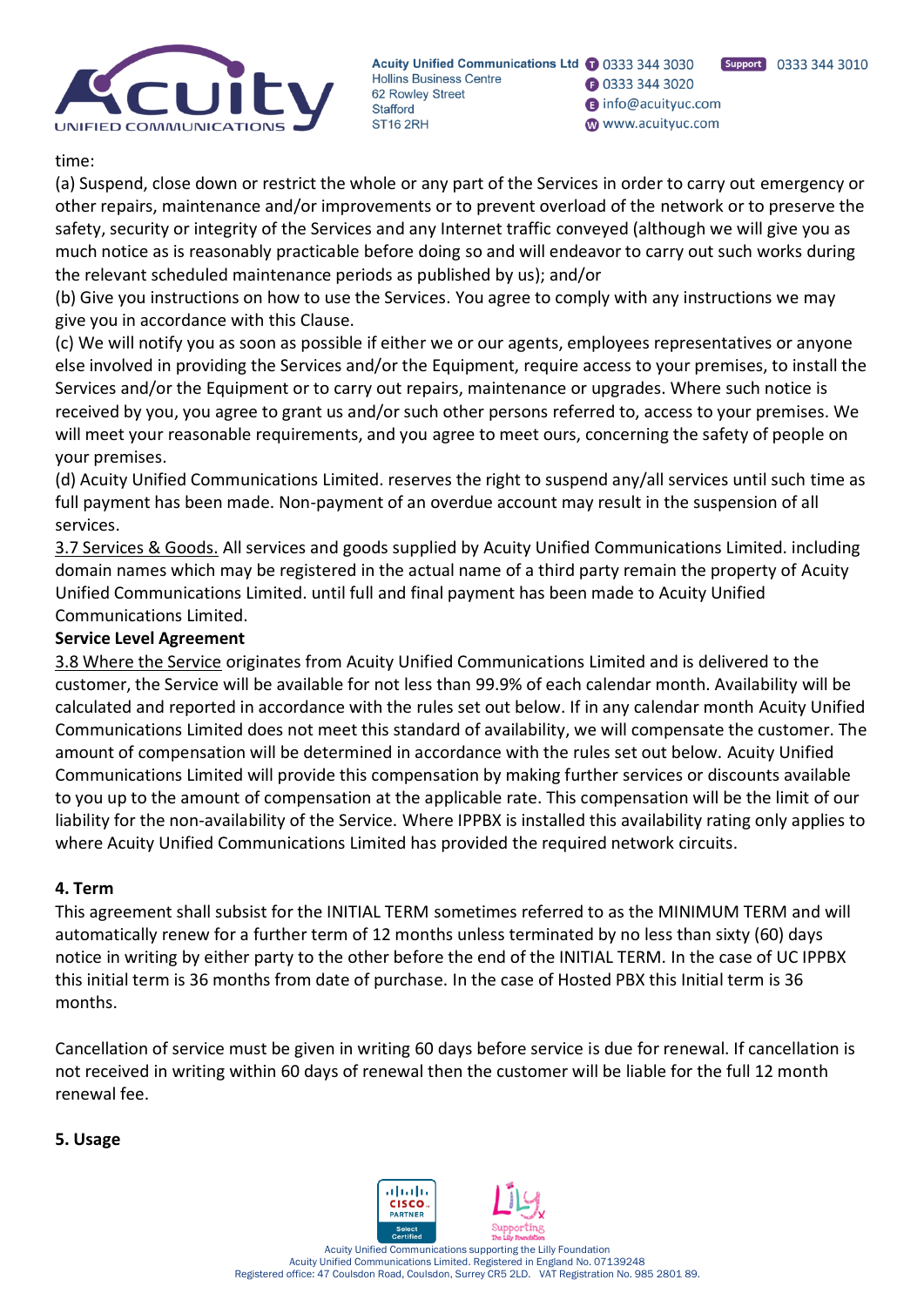

Support 0333 344 3010 **B** 0333 344 3020 nfo@acuityuc.com www.acuityuc.com

5.1 Improper Use. The CUSTOMER shall use it's reasonable endeavors to ensure that nothing is transmitted by or on behalf of the CUSTOMER or using the CUSTOMER's equipment through the SERVICE or downloaded in violation of any UK or International law, regulation or treaty or Acuity Unified Communications Limited's ACCEPTABLE USE POLICY or in breach of the intellectual property or rights of any person. The CUSTOMER shall fully and effectually indemnify Acuity Unified Communications Limited from and against all loss, liability, damages, costs and expenses which Acuity Unified Communications Limited may incur in relation to any breach by the CUSTOMER of its obligations under this clause. The CUSTOMER acknowledges that, by the nature of the SERVICE being provided, information and material downloaded or used by the CUSTOMER will be kept, whether permanently or temporarily, on Acuity Unified Communications Limited's equipment. The CUSTOMER shall at all times ensure that such information and material complies with the laws of all applicable jurisdictions and shall keep Acuity Unified Communications Limited fully and effectually indemnified from and against all costs, claims, liabilities and demands relating to or arising from:

(a) any breach by the customer of this clause 5.1; or

(b) any criminal or civil legal action brought against Acuity Unified Communications Limited.

(c) as a result of Acuity Unified Communications Limited's storage of such information or material. A breach of this clause and/or Acuity Unified Communications Limited's ACCEPTABLE USE POLICY will also be grounds for Acuity Unified Communications Limited. to terminate this AGREEMENT without notice and with immediate effect, at Acuity Unified Communications Limited's discretion.

5.2. Offending Material. Without prejudice, to any other right, Acuity Unified Communications Limited. shall be entitled to disable the SERVICE or any other part of it immediately and without notice or to take such action as it may in its discretion think appropriate to ensure that any material which Acuity Unified Communications Limited. in its reasonable opinion considers to offend the principles set out in Clause 5.1 is not capable of being transmitted or down-loaded. Acuity Unified Communications Limited. shall not however be obligated to take, or consider whether it should take any such action. Acuity Unified Communications Limited. shall inform the CUSTOMER of any such action and the reasons for the same. 5.3 Customer-Only Traffic. The right to use the SERVICE is limited to the CUSTOMER, and those members of its staff and others engaged by the CUSTOMER to perform work for the CUSTOMER.

5.4 International Bandwidth. The CUSTOMER acknowledges that Acuity Unified Communications Limited. has no direct control over the availability of bandwidth over the entirety of the Internet and that while it will use such endeavours as Acuity Unified Communications Limited., in its absolute discretion deems appropriate to facilitate the SERVICE at all times. Acuity Unified Communications Limited. shall not be responsible for delays caused by overuse or lack of such bandwidth.

5.5 ACCEPTABLE USE POLICY. Acuity Unified Communications Limited. reserves the right to make reasonable amendments to the ACCEPTABLE USE POLICY from time to time, effective upon notice to the CUSTOMER of such changes VIA our web site found at [www.acuityunifiedcomms.co.uk](http://www.lizard-it.com/)

# **CUSTOMER Equipment and Network**

6.1 The CUSTOMER agrees that from the START DATE, it will have available all necessary CUSTOMER equipment for which it is responsible, to allow effective installation and continuation of the SERVICE. 6.2 It is the sole responsibility of the CUSTOMER and not Acuity Unified Communications Limited. to provide security with respect to and of the CUSTOMER's facilities or the facilities of others. The CUSTOMER shall be solely responsible for maintaining user access security and network access.

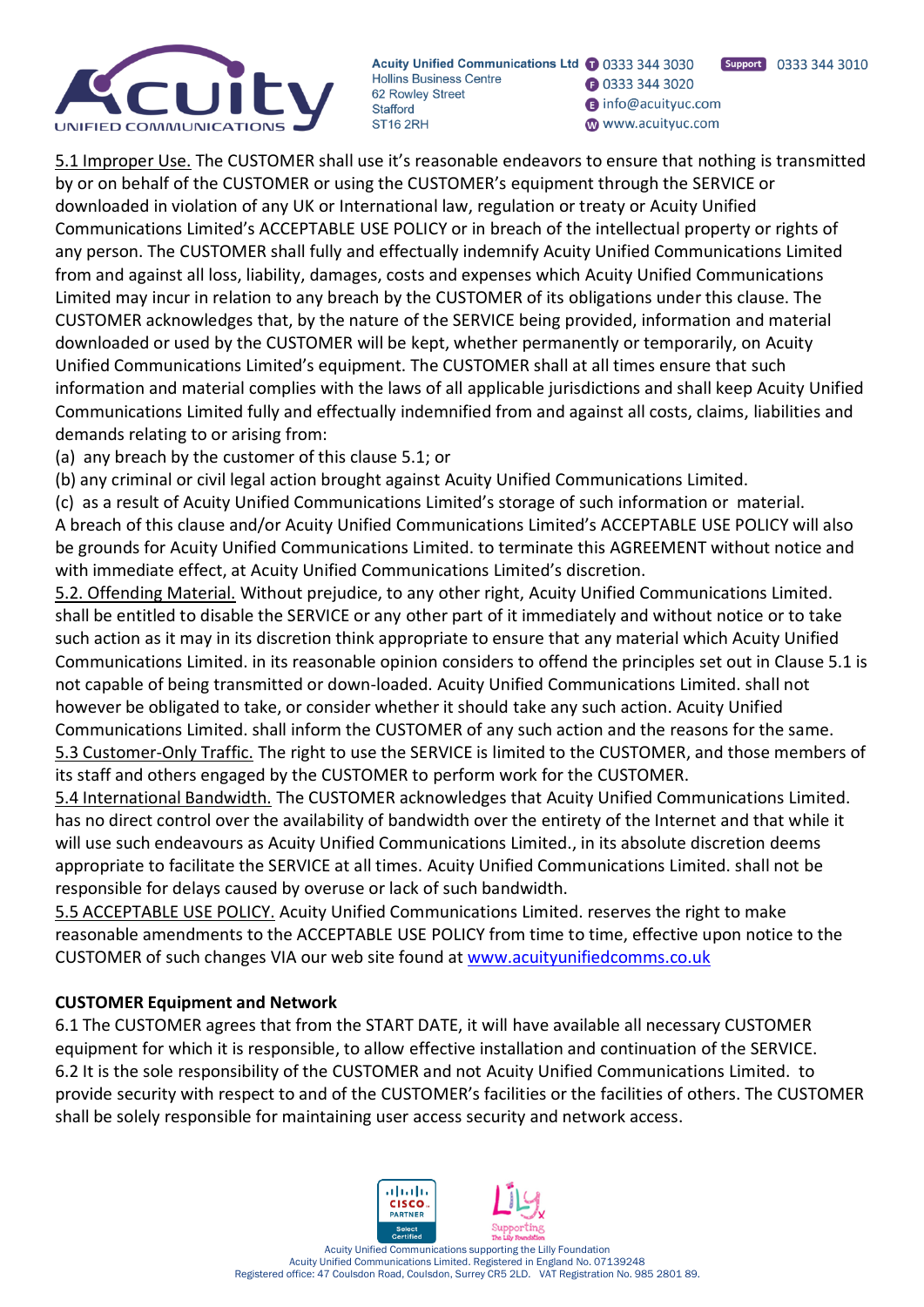

Acuity Unified Communications Ltd 1 0333 344 3030 **Hollins Business Centre B** 0333 344 3020 62 Rowley Street nfo@acuityuc.com **Stafford** www.acuityuc.com ST<sub>16</sub> 2RH

#### 6.3 Planned outages

All work for the purpose maintenance or support as part of Planned Outages will take place outside Business Hours. Planned Outages will be notified to you wherever possible on 5 days prior notice unless otherwise agreed.

#### 6.4 Availability

Availability is calculated at the end of each month in accordance with the following formula:

#### **A = T - D**

Where:

"A": means the Availability of the Service (expressed as a percentage). "D": means Downtime in the respective month - (expressed in minutes). "T": means the Total Number of Service Minutes in the respective month.

#### 6.5 Calculation of Downtime

Downtime is calculated from the time of notification of a fault by either customer or Acuity Unified Communications Limited., and ends when the Service is restored to full working order as determined and certified by us. However, downtime is to be disregarded to the extent it is attributable to customer failing to keep equipment in standard office environment levels of humidity and temperature, or to any other abuse, misuse or modification of equipment or software by customer.

#### 6.6 Compensation Calculations

If availability falls below the guaranteed levels in any particular month then we shall credit customer by reference to the following table.

Monthly Network Availability Reimbursement of Monthly Service / Maintenance Fee

97.00 - 99.90%= 2% 95.00 - 96.99%= 5% 90.00 - 94.99%= 7% Under 89.99%= 15%

#### **7. Domain Name and Network Number – where applicable**

7.1 Acuity Unified Communications Limited. shall apply on behalf of the CUSTOMER for one domain name only, if requested, for all services. Acuity Unified Communications Limited. shall cover all the charges incurred from the managing organisation in charge of the domain name for the duration of the SERVICE. If the CUSTOMER so requests, Acuity Unified Communications Limited. shall apply for additional domain

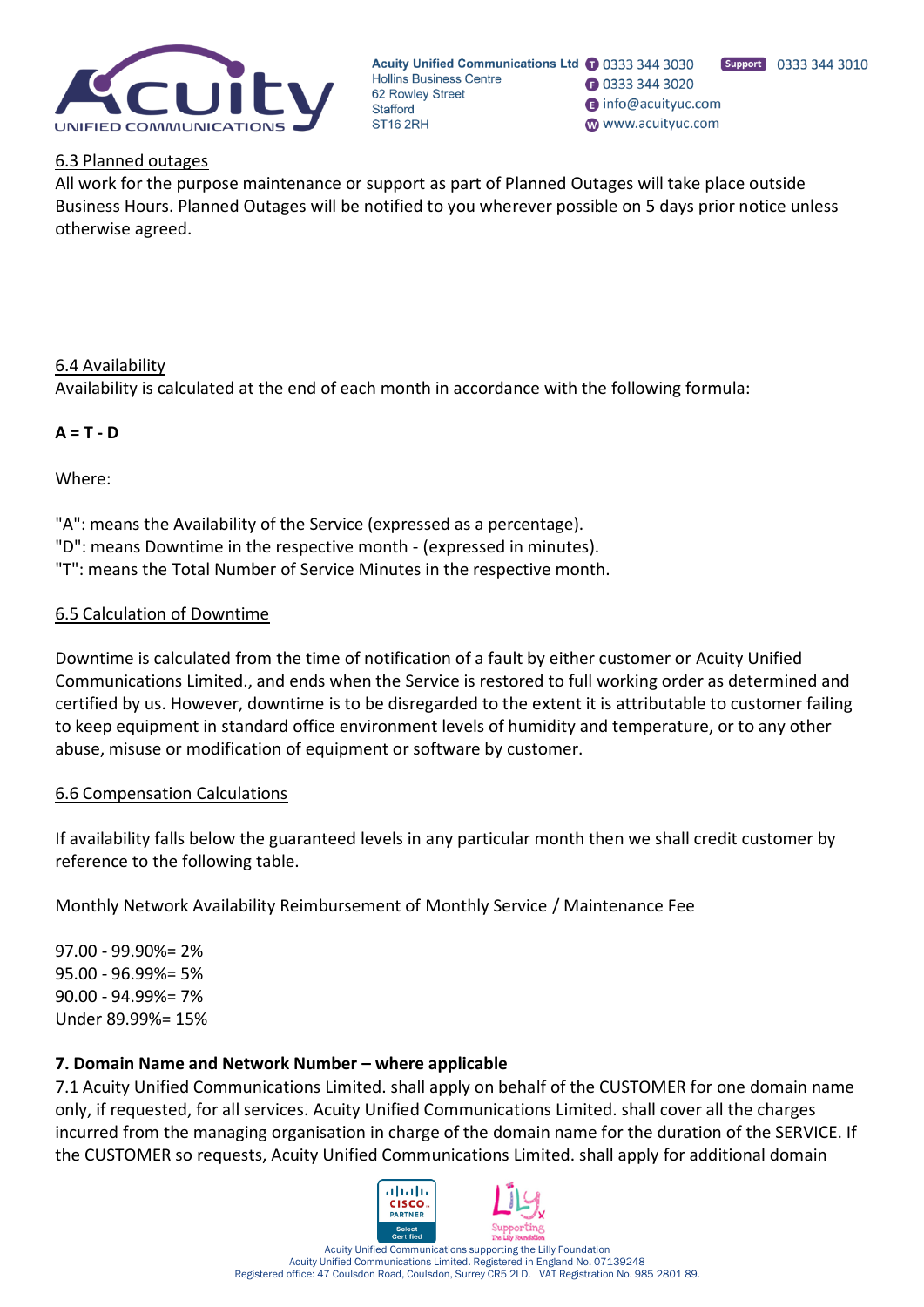

Support 0333 344 3010 **B** 0333 344 3020 nfo@acuityuc.com www.acuityuc.com

names at an additional cost per domain name. All costs incurred in applying for such additional domain names shall be for the account of the CUSTOMER.

7.2 Acuity Unified Communications Limited. will route IP addresses that were previously assigned to the CUSTOMER only if those addresses were assigned to the CUSTOMER directly and not through another Internet Service Provider. Acuity Unified Communications Limited. will not be held responsible if other Internet Service Providers refuse to accept these addresses. Acuity Unified Communications Limited. shall assign new or additional TCP/IP addresses as requested by the CUSTOMER upon being provided with satisfactory documentation justifying the need for those addresses. The documentation must be in accordance with the policies set forth by RIPE. In certain circumstances, it may be necessary for TCP/IP addresses to be approved by RIPE, and in such cases those addresses are only assigned for the duration of the SERVICE and become invalid at such time as Acuity Unified Communications Limited. no longer provides the SERVICE to the CUSTOMER. Acuity Unified Communications Limited. shall not be responsible for any decision made by RIPE. When Acuity Unified Communications Limited. assigns addresses to the CUSTOMER, a temporary extension (usually thirty (30) days after the end of the SERVICE) may be granted at Acuity Unified Communications Limited's sole discretion. After termination or after such period (if any) those TCP/IP addresses may be reassigned to other customers by Acuity Unified Communications Limited. If the CUSTOMER wishes to apply for addresses that will subsist beyond the duration of the SERVICE, it must do so directly to RIPE. Any decision by RIPE or by another Internet Service Provider relating to TCP/IP addresses is the responsibility of RIPE or of that other Internet Service Provider and Acuity Unified Communications Limited. accepts no responsibility for such decision.

7.3 Acuity Unified Communications Limited. has no control over the availability of domain names and accepts no responsibility for the availability of any domain name.

7.4 In respect of any actions taken by Acuity Unified Communications Limited. pursuant to this clause 7, Acuity Unified Communications Limited. may levy additional charges on the CUSTOMER as agreed in advance.

# **8. Historical Archive and backup -where applicable**

While Acuity Unified Communications Limited. backs up its servers and computers as a regular part of its internal systems administration, Acuity Unified Communications Limited. does not guarantee any storage or backup of CUSTOMER data; however separately Acuity Unified Communications Limited. does offer such services, for additional fees.

# **9. Service Pricing**

9.1 Service Pricing. The CUSTOMER shall pay fees to Acuity Unified Communications Limited. as specified on the SERVICE ORDER FORM / SERVICE ORDER SUMMARY FORM /CUSTOMER ORDER FORM. Such fees may be varied by Acuity Unified Communications Limited. from time to time with the prior agreement of the CUSTOMER. Acuity Unified Communications Limited. agrees not to increase the prices it charges, other than those charges that are variable and dependent on wholesale call charge rates to the CUSTOMER during the INITIAL TERM. The customer acknowledges that it has read and agreed the fees on the SERVICE ORDER FORM. All fees are exclusive of any applicable VAT which are chargeable in addition at the then current rate.

9.2 Initial Commitment. Upon execution of this AGREEMENT, the

CUSTOMER's fees shall include without limitation the following (save where otherwise specified): (1)Acuity Unified Communications Limited's set up fee(s), upgrade fee(s) (as applicable);(payable with

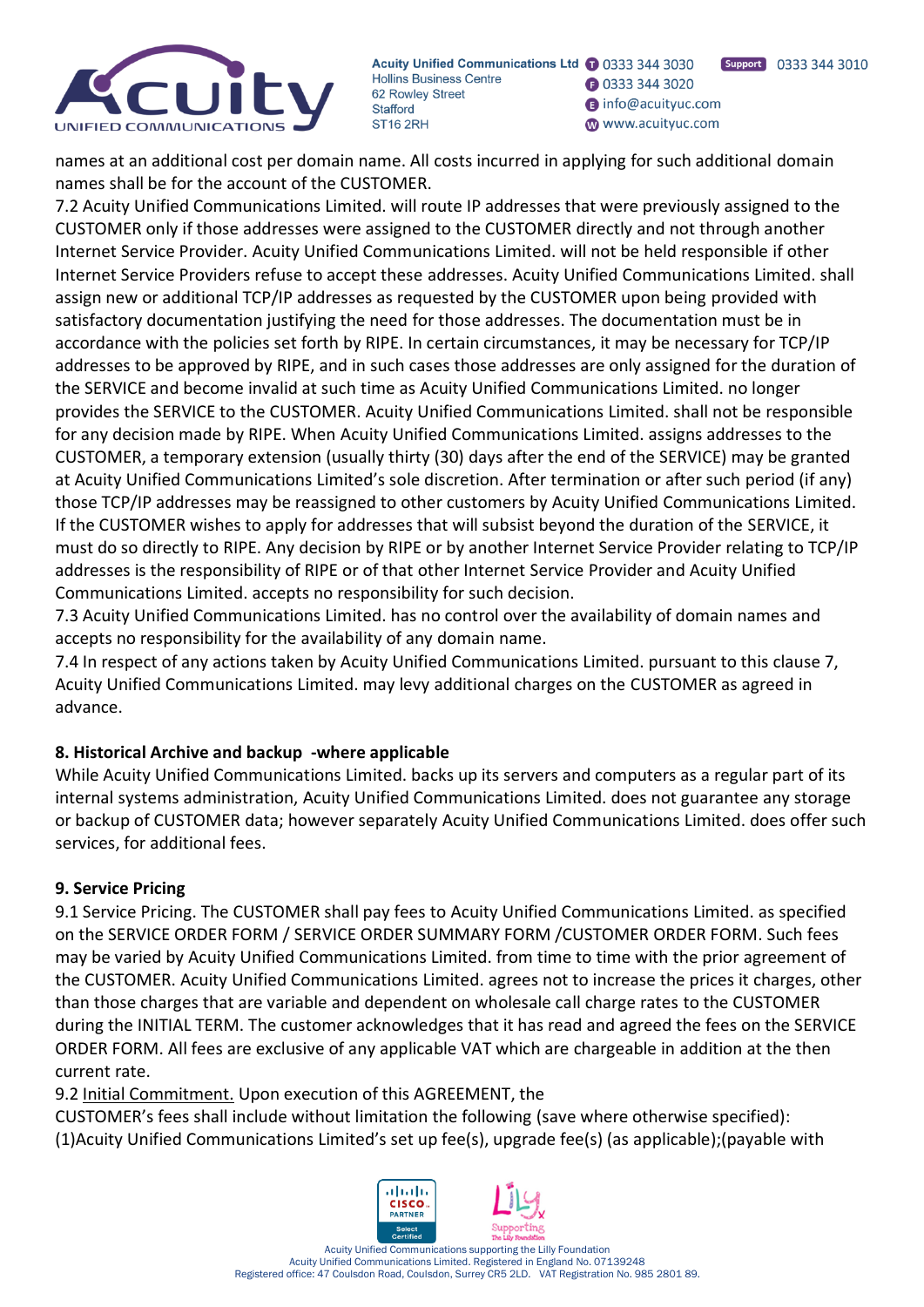

**B** 0333 344 3020 nfo@acuityuc.com www.acuityuc.com

Support 0333 344 3010

order);

(2)Acuity Unified Communications Limited's service fees for the INITIAL TERM (including any options selected by the CUSTOMER on the SERVICE ORDER FORM); and payable in increments as specified on the ORDER FORM.

(3)Domain Name Charges (as applicable)

(4)Equipment Lease Fees (as applicable)

(5)Equipment Purchase Charges (as applicable)

The fees for the INITIAL TERM whether paid or payable, are non-refundable. They are independent of the amount of traffic or systems access by the CUSTOMER.

9.3 Invoicing. Acuity Unified Communications Limited. (or the AGENT on Acuity Unified Communications Limited's behalf) will invoice and the CUSTOMER shall pay Acuity Unified Communications Limited's set up fee and any other one off fees (including any options selected on the SERVICE ORDER FORM) immediately upon the execution of this AGREEMENT (at Acuity Unified Communications Limited's sole option the CUSTOMER will also pay the fee for the first billing period upon execution of the AGREEMENT) and shall pay the fee for the first billing period of the service immediately upon the START DATE, subject to satisfactory credit checking results. Should the CUSTOMER fail the Acuity Unified Communications Limited. credit checking procedure, the CUSTOMER shall be pro-forma invoiced immediately for Acuity Unified Communications Limited's set up fee and any other one off fees and the fee for the first billing period (including any options selected on the SERVICE ORDER FORM). The AGREEMENT will be executed upon receipt of payment in full of this pro-forma invoice.

Acuity Unified Communications Limited. (or the AGENT on Acuity Unified Communications Limited's behalf) will invoice subsequent periods of SERVICE separately to the CUSTOMER. Payment is due within seven (7) days from the date of issue of the invoice and collected via Direct Debit on the due date. Late payment of invoices will result in interest being charged at 2% above the then current Barclays Bank base rate. 9.4 Set Off.

Notwithstanding any other provision of this AGREEMENT, Acuity Unified Communications Limited. shall be entitled to set-off against an amount due for payment by any entity controlled by, controlling or under common control with the CUSTOMER.

9.5 Acuity Unified Communications Limited. Equipment. The CUSTOMER is responsible for any Acuity Unified Communications Limited equipment located at its premises and will only use the Acuity Unified Communications Limited equipment and any associated software in accordance with any instructions and/or software license provided from time to time. The CUSTOMER may not add to, modify or in any way interfere with the Acuity Unified Communications Limited's equipment and Acuity Unified Communications Limited will not be liable for any repairs of the Acuity Unified Communications Limited's equipment other than those arising as a result of its normal and proper use. The CUSTOMER will insure any Acuity Unified Communications Limited's equipment located on its premises from all risks equal to the full replacement value of the equipment.

# **10. Termination.**

10.1 For Non-payment. If any Acuity Unified Communications Limited. invoice remains unpaid thirty (30) days after its due date, Acuity Unified Communications Limited. may without further notification or prejudice to any other remedy, suspend or disable the SERVICE or, at its option, terminate this AGREEMENT.

Termination for non-payment shall not relieve the CUSTOMER of its responsibilities under this

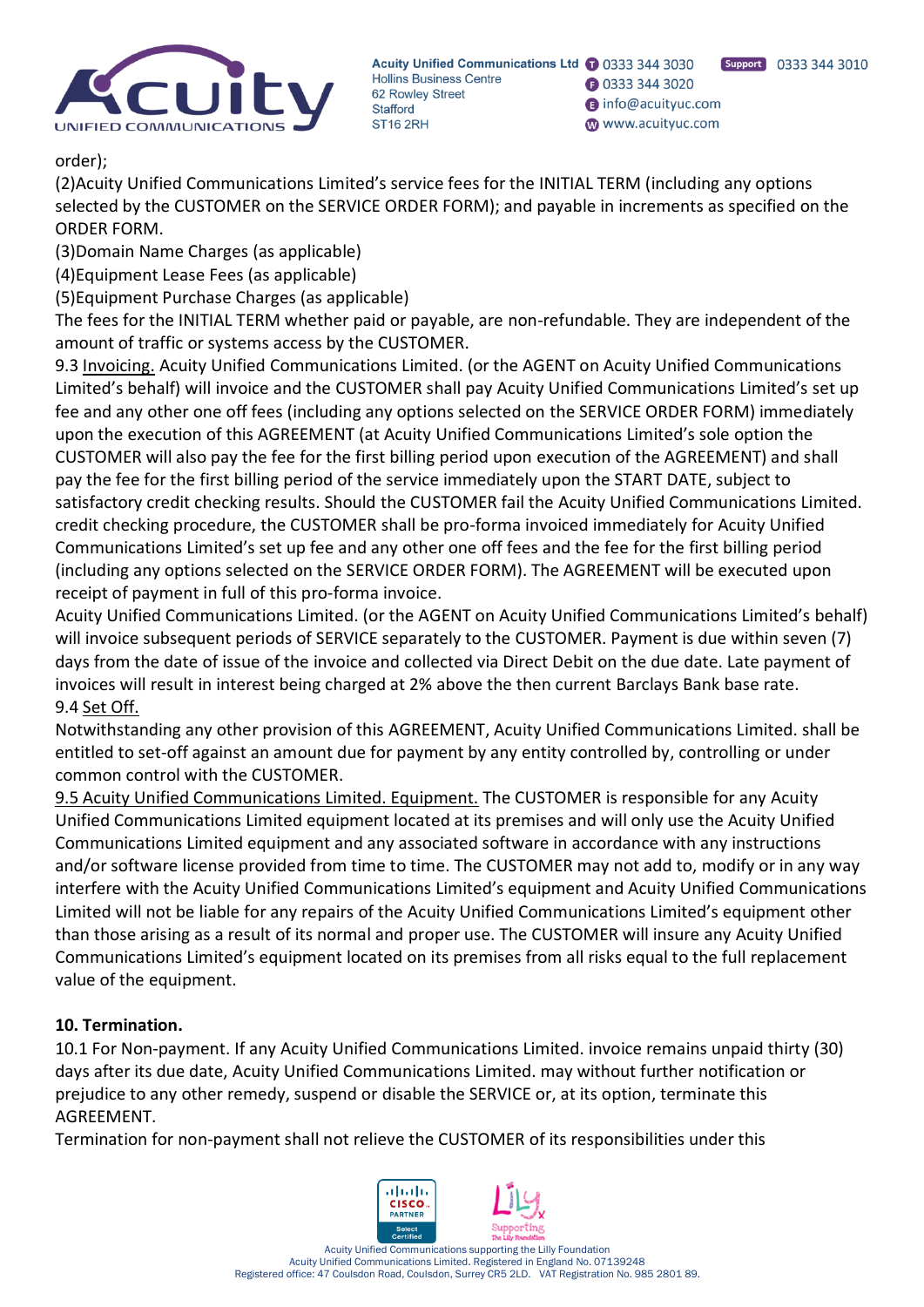

**3** 0333 344 3020 nfo@acuityuc.com www.acuityuc.com

AGREEMENT, including the responsibility to pay all fees up to the date of termination. 10.2 For Default. Either party may terminate this AGREEMENT at any time if the other materially breaches this AGREEMENT and in the case of a breach capable of remedy fails to remedy the breach within thirty (30) days of a notice requiring the breach to be remedied.

10.3 INSOLVENCY. Where one party suffers an INSOLVENCY event, then the other may, without prejudice to any other right or remedy, terminate this AGREEMENT.

Where the CUSTOMER suffers an INSOLVENCY event, and this occurs during the INITIAL TERM, the CUSTOMER shall be liable for the balance of payments outstanding for the first year.

# **11. Additional Service Terms.**

11.1 Customer provided equipment. To enable Acuity Unified Communications Limited. to provide the SERVICE, the CUSTOMER agrees to abide by Acuity Unified Communications Limited's prior agreed recommendations and specifications regarding the existence, configuration and maintenance of equipment used by the CUSTOMER (if any), the software used by the CUSTOMER and cabling required to integrate the CUSTOMER's host or local area network (LAN) into Acuity Unified Communications Limited's network or into the ADSL / Dedicated Internet Service . The CUSTOMER's equipment must comply with the relevant portions of such recommendations and specifications. Such recommendations and specifications, if any, are given solely for the protection of Acuity Unified Communications Limited's equipment and not the CUSTOMER's and the CUSTOMER may not therefore rely upon such recommendations and specifications in the design, maintenance or service of the CUSTOMER's equipment or system.

11.2 Support. Acuity Unified Communications Limited's helpdesk will provide reasonable telephone support on problems experienced by the CUSTOMER in relation to the SERVICE. Requests for advice and assistance can be sent to [support@acuityunifiedcomms.co.uk](mailto:support@acuityunifiedcomms.co.uk)

# **12. USE OF SERVICE**

12.1 Under no circumstances will the storage and transmission of pornographic materials in any form what so ever be allowed through or on Acuity Unified Communications Limited's servers and data transmission cables. The term pornographic materials is purely at the discretion of the Directors of Acuity Unified Communications Limited. and their decision in such matters is full and final.

12.2 The customer accepts sole liability for any material including but not restricted to, data, graphic, photo supplied to Acuity Unified Communications Limited. which is subject to copyright or is judged to be of an unlawful nature or is judged to be in violation of UK or international law or regulation.

12.3 The customer acknowledges that the service may only be used for lawful purposes any information including but not restricted to, graphic, image, photograph, text in violation of any UK law or regulation including but not restricted to material which is obscene, indecent, judged to be unlawful in the UK and or abroad, threatening, damaging (to include transfer of computer virus), copyright, trade secret, is prohibited whether or not the customer was aware of the content, material and or the laws pertaining to the material. 12.4 The purpose of the services provided to you the customer by Acuity Unified Communications Limited. are for the transmission of voice calls, data and accessing the internet, this means that the space provided on Acuity Unified Communications Limited. Internet network must not be used as an FTP area for the transmission of demo software and other high bandwidth applications, these applications are at the discretion of the Directors of Acuity Unified Communications Limited. and their decision in such matters is full and final.

12.5 Acuity Unified Communications Limited. reserve the right to limit the transfer of data if such transfer

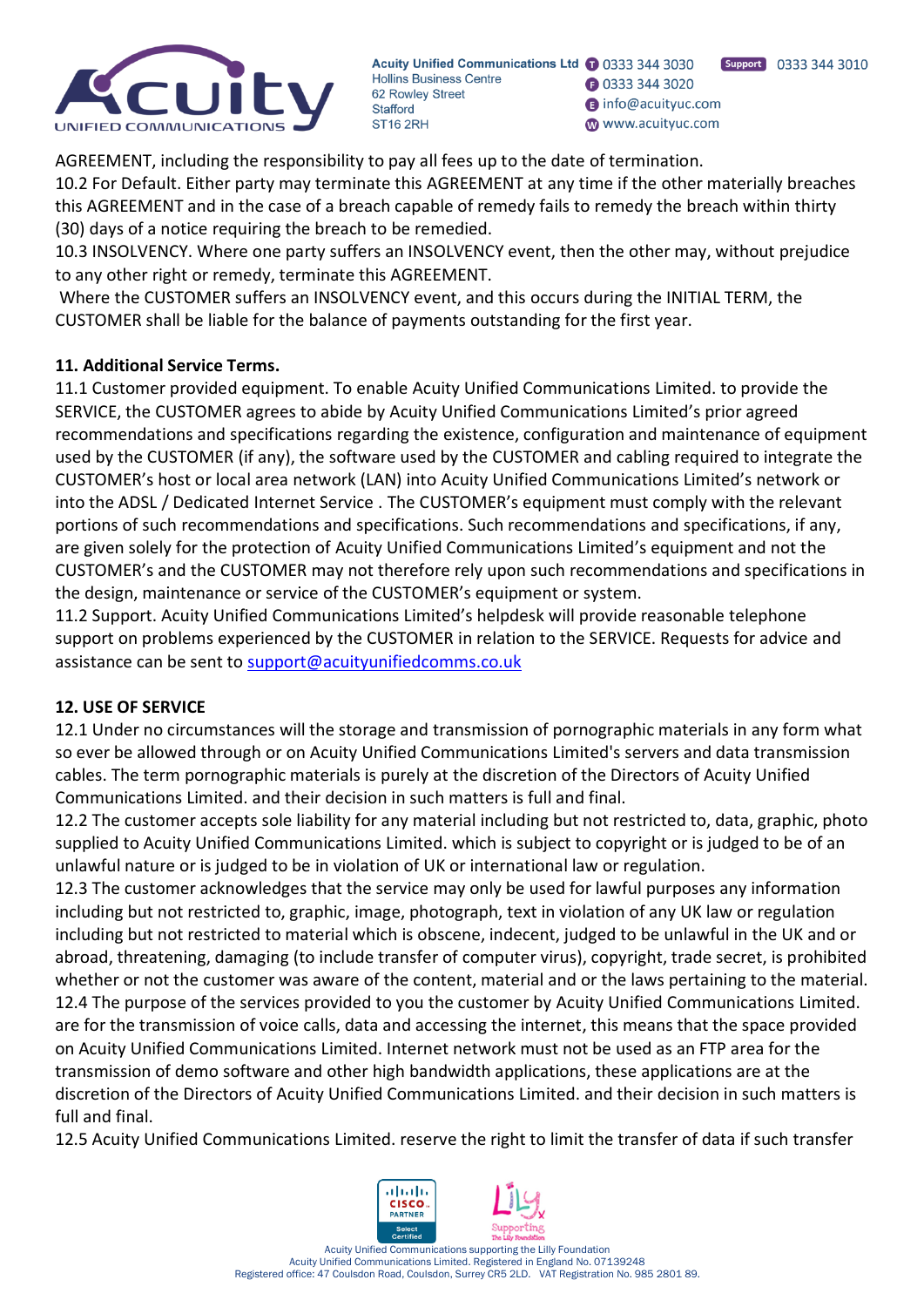

**B** 0333 344 3020 nfo@acuityuc.com www.acuityuc.com

of data are deemed to cause high traffic demands by way of download of files whether through the size of file and or the number of users of a particular service. The customer acknowledges their obligation to inform Acuity Unified Communications Limited. of the exact nature of files by size, type, content and understand that a surcharge may be levied for the additional bandwidth required to accommodate the traffic, the customer has the right under these conditions to terminate the service contract and an appropriate refund will be made which will be a percentage of the initial invoice minus admin charges. 12.6 The customer acknowledges that they shall be solely responsible for any violation of UK law with regard to the remote loading of information of any kind onto the Acuity Unified Communications Limited. server/computer, to view, download to and or by a third party, Acuity Unified Communications Limited. will retain the right to suspend and or terminate any remote service which they deem to be in breach of UK law or is of a nature which may be damaging, threatening or judged to include but not restricted to material which is obscene, indecent, libelous, subject to copyright whether or not the customer was aware of the content or the laws or regulations pertaining to it both in the UK and Internationally.

12.7 The customer acknowledges sole liability with regard to any claim by third parties alleging any infringement of rights of any kind due to transmission of any information to view by the customer and shall include any infringement of rights under UK and International law and or regulation and as such agree to pay to Acuity Unified Communications Limited. any costs incurred in the defence of any action brought against them by a third party arising from such claims.

12.8 Knowledge of the Internet - The Customer agrees to obtain a basic knowledge of the Internet and its operating principles and procedures.

12.9 Improper Uses - The Customer will avoid violation of certain generally accepted guidelines on Internet usage such as restrictions on mass mailings, mass advertisements, pirating or copying of software, mail bombing or other methods of attempting to deny service or access to other users, and attempts to violate security.

# 12.10 Security

The Customer is required to protect the security of its Internet account and usage. The Customer's security policies and procedures, their implementation and their connection to the Internet are the Customer's responsibility. The Customer will treat its password as private and confidential and will not disclose or share it with any third parties. Any packet filtering services provided by Acuity Unified Communications Limited. provide a base level of protection and cannot be considered to render comprehensive security of any kind. The customer is responsible for securing its own enterprise network via its own security policies and procedures.

# 12.11 Service Level.

The customer can apply for SERVICE credits for SERVICE disruptions or failures in accordance with the Acuity Unified Communications Limited SLA for the Service. This shall be the sole remedy available to the CUSTOMER for service disruptions or failures.

# **13. Network Infrastructure**

From time to time Acuity Unified Communications Limited. may upgrade its network infrastructure. This may require the CUSTOMER to upgrade some of its equipment if the SERVICE is to be continued. In that event, the CUSTOMER agrees to make within thirty (30) days such reasonable upgrades to its hardware or software as Acuity Unified Communications Limited's technical staff may from time to time reasonably specify by written notice to the CUSTOMER. Acuity Unified Communications Limited. shall not be responsible for degradation of or disruption to the SERVICE if the CUSTOMER does not make the required

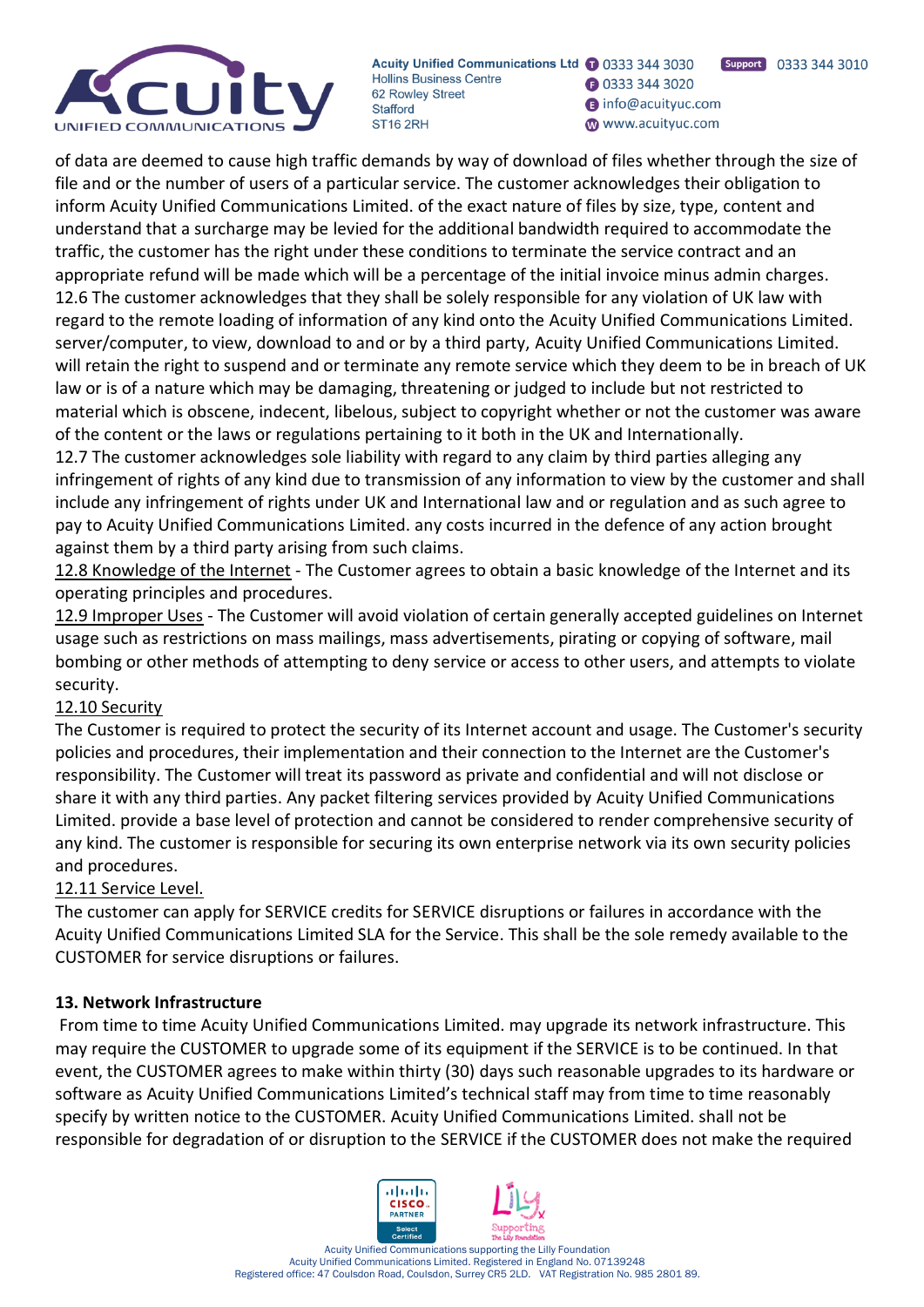

**3** 0333 344 3020 nfo@acuityuc.com www.acuityuc.com

upgrade.

# **14. Limited Warranty**

14.1 Subject to Clause 3, Acuity Unified Communications Limited. warrants that the SERVICE will not be substantially different from any written description of the SERVICE previously supplied by Acuity Unified Communications Limited. to the CUSTOMER.

14.2 Responsibility. The CUSTOMER is responsible for assessing its own commercial needs, how the service relates to the CUSTOMER and how the CUSTOMER should use the SERVICE. The CUSTOMER warrants that it is familiar with services of this type and that it understands the level of service to be provided and the implications for the CUSTOMER's own business of the choices which the CUSTOMER made when completing the SERVICE ORDER FORM. Acuity Unified Communications Limited. makes no warranty as to the value of the SERVICE in the CUSTOMER's business or the results to be obtained from the use of the SERVICE.

14.3 Information. The CUSTOMER is solely responsible for the use of any information or other material obtained through the SERVICE. Acuity Unified Communications Limited. specifically excludes any responsibility for the accuracy or quality of any information obtained through the SERVICE, or that any other material obtained through the SERVICE may be used in any way by the CUSTOMER without infringing the rights of any third parties. The CUSTOMER further acknowledges that these matters are outside the control of Acuity Unified Communications Limited.

# **15. Limitation of Liability; Limited Liability.**

15.1 Any liability arising from, including but not restricted to damages caused or allegedly caused by any failure to provide the agreed service, error, omission, interruption of service and or delay of transmission of service, loss of electronically stored information due to, theft, fire, destruction, or by means of unauthorised access to electronic information stored on Acuity Unified Communications Limited. equipment or third party providers utilised By Acuity Unified Communications Limited., shall be restricted to a maximum 50% of the amount paid by the customer for the service/s provided by Acuity Unified Communications Limited. or agent of Acuity Unified Communications Limited. minus administration costs.

# **LIABILITY**

15.2 You agree that, in view of their nature, your use of the Services is at your sole risk. Whilst we will endeavour to ensure that the Services are of a high quality, neither we nor any of our agents, contractors, licensees, employees or information providers involved in providing the Services, give any guarantee that the Services will be uninterrupted or free from error. Where necessary for commercial, technical, or other reasons:

(a) a network or service provider connected to the Services may suspend or terminate its connection to the Services; and

(b) the Services may suspend or terminate their connection to another network or service provider. 15.3 You agree that any such suspension or termination referred to above will not constitute a breach by us of the Agreement and that the Services are provided on an "as is" basis without guarantee of any kind. 15.4 You further agree that we will not be held liable for any costs, expenses, losses, damages or other liabilities (howsoever arising) which you may incur as a result of a suspension of the Services in accordance with Clause 3.6(a) above.

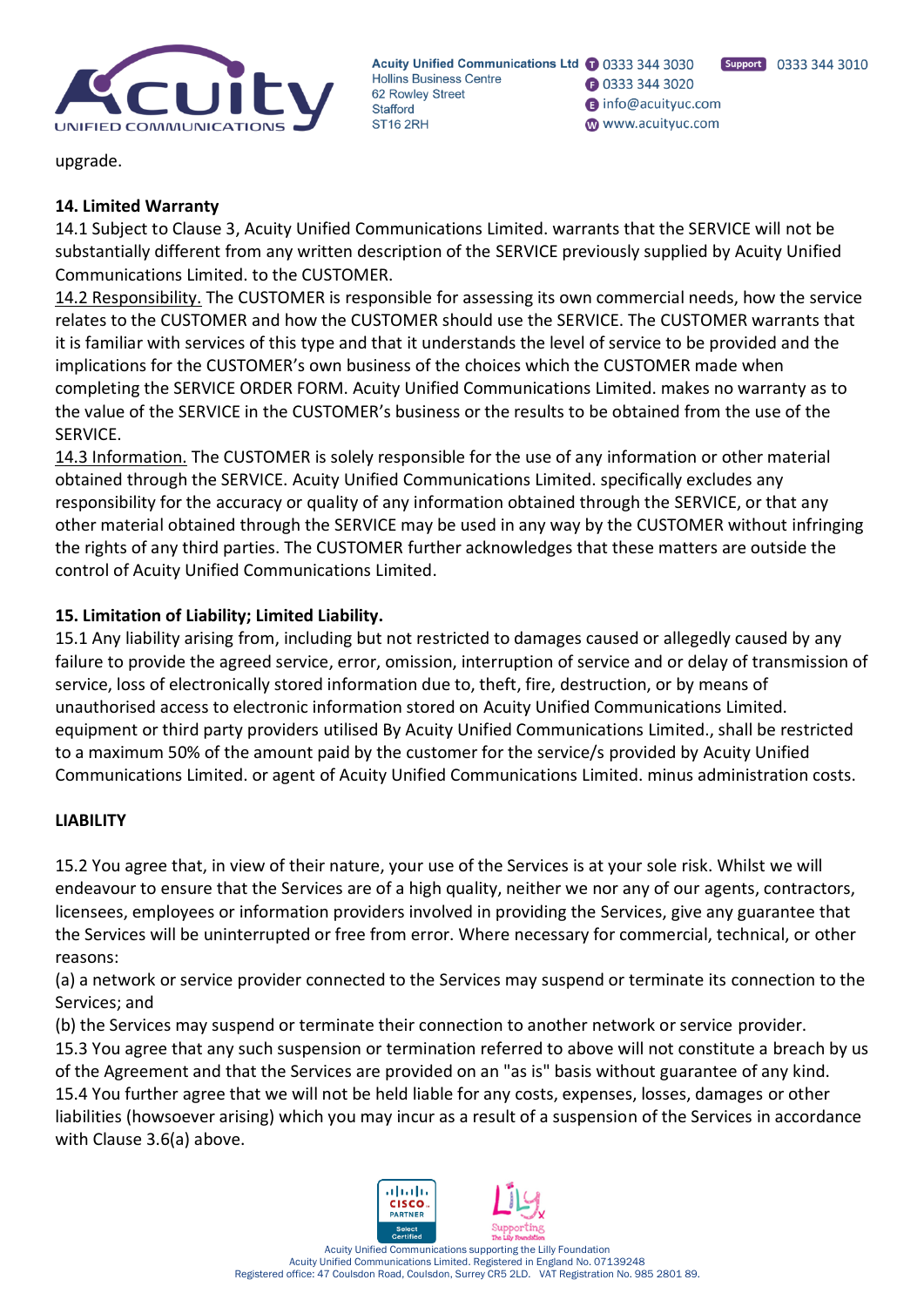

Support 0333 344 3010 **3** 0333 344 3020 nfo@acuityuc.com www.acuityuc.com

15.5 You acknowledge that the Internet is separate from the Services and that use of the Internet is at your own risk and subject to any applicable Laws. We have no responsibility for any goods, services, information, software, or other materials which you may obtain from a third party when using the Internet. 15.6 Neither we, nor any of our agents, contractors, licensees, employees and information providers, involved in providing the Services, are able to control the content of the Internet. You, therefore, agree that we shall not be held responsible for the publication, transmission, or reception of any defamatory material or information of any kind, other than information which is inserted by us. You specifically acknowledge that we have given no warranties as to the quality, content, or accuracy of information received through, or as a result of the use of, the Services.

15.7 You agree and acknowledge:

(a) that you are in a better position than us to foresee and evaluate any potential damage or loss which you may suffer in connection with the Equipment and/or the Services and/or any other service provided to you under the Agreement;

(b) that we cannot adequately insure our potential liability to you; and

(c) that the sums payable by you under the Agreement have been calculated on the basis that we shall exclude liability in accordance with the Agreement.

15.8 In no circumstances whatsoever will we be liable to you (whether in contract, or for breach of duty, or negligence or otherwise) for any indirect, incidental or special loss or damage or any loss of business or of contracts, profit, opportunity, goodwill, reputation, or anticipated savings, or for any loss or corruption of data which arises out of or in connection with any use of, or inability to use, the Services and/or the Equipment.

15.9 In any event:

(a) Our liability to you for any failure of the Services or other event in any Minimum Cancellation Notice Period shall not exceed 50% of the Charges payable in respect of such Minimum Cancellation Notice Period.

(b) Our aggregate liability to you of any sort (including for breach of contract and negligence) in connection with this Agreement shall not exceed the amount of Charges paid by you to us in accordance with this Agreement.

15.10 Nothing in this Agreement will limit our liability under Part I of the Consumer Protection Act 1987 or for death or personal injury caused by our negligence.

The headings in these conditions are intended for reference only and shall not effect their construction.

# **DEFINITION OF Acuity Unified Communications Limited. RESPONSIBILITY**

15.11 Connection - Acuity Unified Communications Limited. provides the Customer with a connection to the Internet through its equipment and facilities. Information which passes to or from the Customer over the Internet passes through equipment and facilities which Acuity Unified Communications Limited does not own and has no control over. Acuity Unified Communications Limited. does not provide, exchange or monitor data or information on the Internet. Thus, it follows that: Content - Other than "packet filtering" at the customer's request on an Acuity Unified Communications Limited. provided router or firewall, which will deny entry to unregistered, addressed packets, Acuity Unified Communications Limited. does not check, scan or verify content of information and data transmitted on the Internet. Acuity Unified Communications Limited. does not make judgments with regard to appropriateness of material for

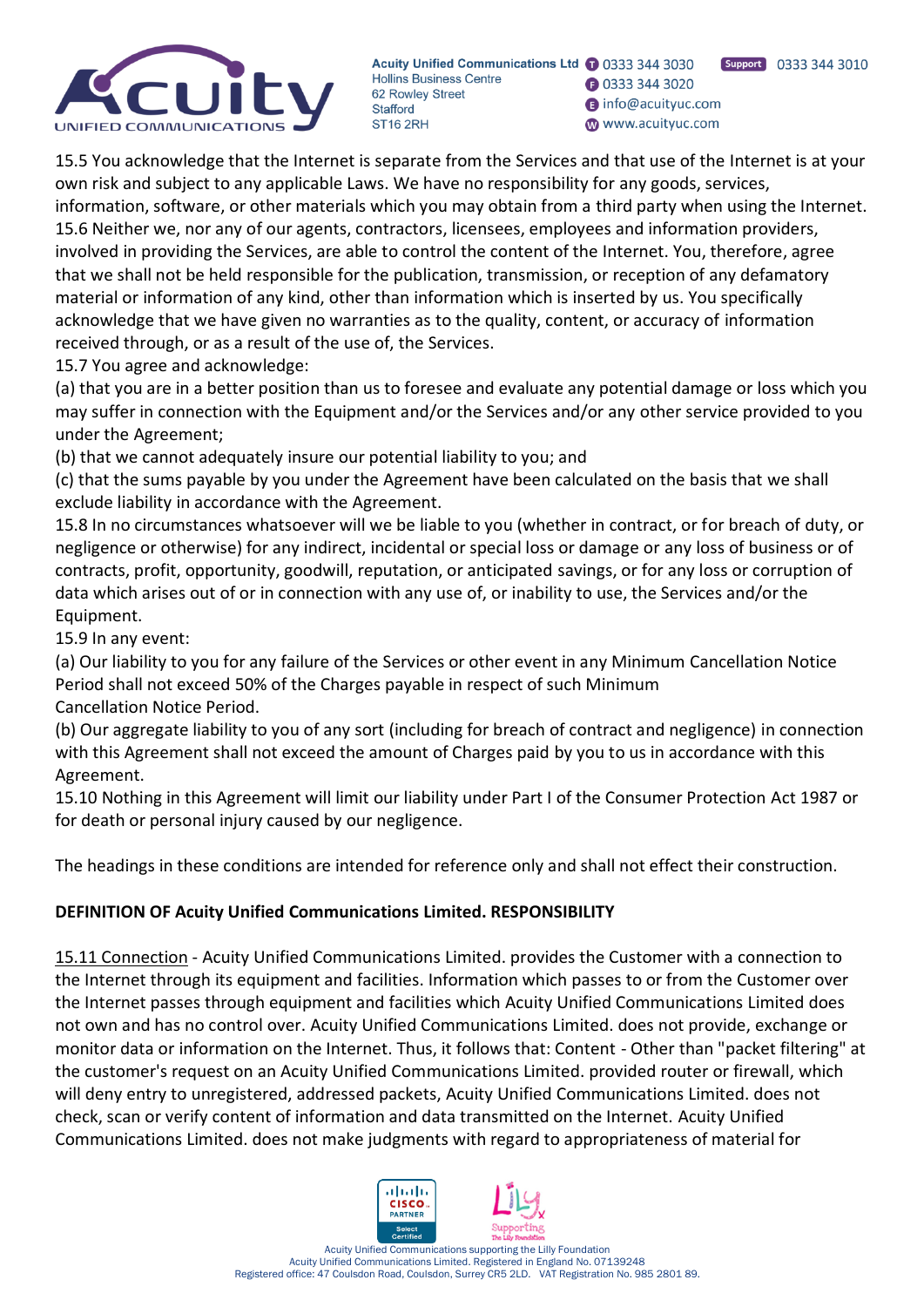

transmission, or guarantee the nature, content, truth, accuracy or reliability of such material.

15.12 Security - Acuity Unified Communications Limited. does not warrant or guarantee the security or confidentiality of any such information or data.

15.13 Opinions - Acuity Unified Communications Limited. takes no opinion and expresses no views on the nature or content of any such information or data.

Without prejudice to the express warranties contained in clause 14 above and to the maximum extent permissible in law, all conditions and warranties which are to be implied by statute or otherwise by general law into this AGREEMENT or relating to the SERVICE are hereby excluded.

15.14 The following provisions in this clause 15 set out Acuity Unified Communications Limited's entire liability (including any liability for the acts and omissions of its employees, agents or sub-contractors) to the CUSTOMER in respect of:

15.14.1 a breach of Acuity Unified Communications Limited's contractual obligations;

15.14.2 a tortious act or omission for which Acuity Unified Communications Limited. is liable;

15.14.3 an action arising out of a misrepresentation by or on behalf of Acuity Unified Communications Limited.; arising in connection with the performance of this AGREEMENT or out of an act done or omission made as a consequence of the entry into by Acuity Unified Communications Limited. of this AGREEMENT. 15.15 Subject to clauses 15.6 and 15.7, the total liability which Acuity Unified Communications Limited. shall owe to the CUSTOMER and in respect of all claims shall not exceed the then current annual fee for the SERVICE.

15.16 The CUSTOMER acknowledges that the Acuity Unified Communications Limited. network has not been designed for use in circumstances where its failure could cause pure economic loss, loss of profit, loss of business or like loss.

15.17 Acuity Unified Communications Limited. shall in no circumstances be liable to the CUSTOMER, whether in tort or otherwise, for loss, whether direct or indirect, of business, revenues, profits, anticipated savings or wasted expenditure or for any indirect or consequential loss whatsoever, or for the acts or omissions of other providers of telecommunications services or for faults or failures in their apparatus. 15.18 Acuity Unified Communications Limited. shall in no circumstances (whether before or after termination of this AGREEMENT) be liable to the CUSTOMER for any loss of or corruption to data or programs held or used by or on behalf of the CUSTOMER and the CUSTOMER shall at all times keep adequate back up copies of the data and programs held or used by or on behalf of the CUSTOMER. 15.19 Notwithstanding anything to the contrary herein contained Acuity Unified Communications Limited's liability to the CUSTOMER for:

15.19.1 death or personal injury resulting from the negligence of Acuity Unified Communications Limited. or its employees, agents or subcontractors;

15.19.2 damage suffered by the CUSTOMER as a result of a breach by Acuity Unified Communications Limited. of the condition as to title or the warranty as to quiet possession implied by Section 12 of the Sale of Goods Act 1979 or Section 2 of the Supply of Goods and Services Act 1982; and

15.20 The exclusions from and limitations of liability set out in this clause 15 shall be considered severable. The validity or unenforceability of any one clause, sub-clause, paragraph or sub paragraph of this clause 16

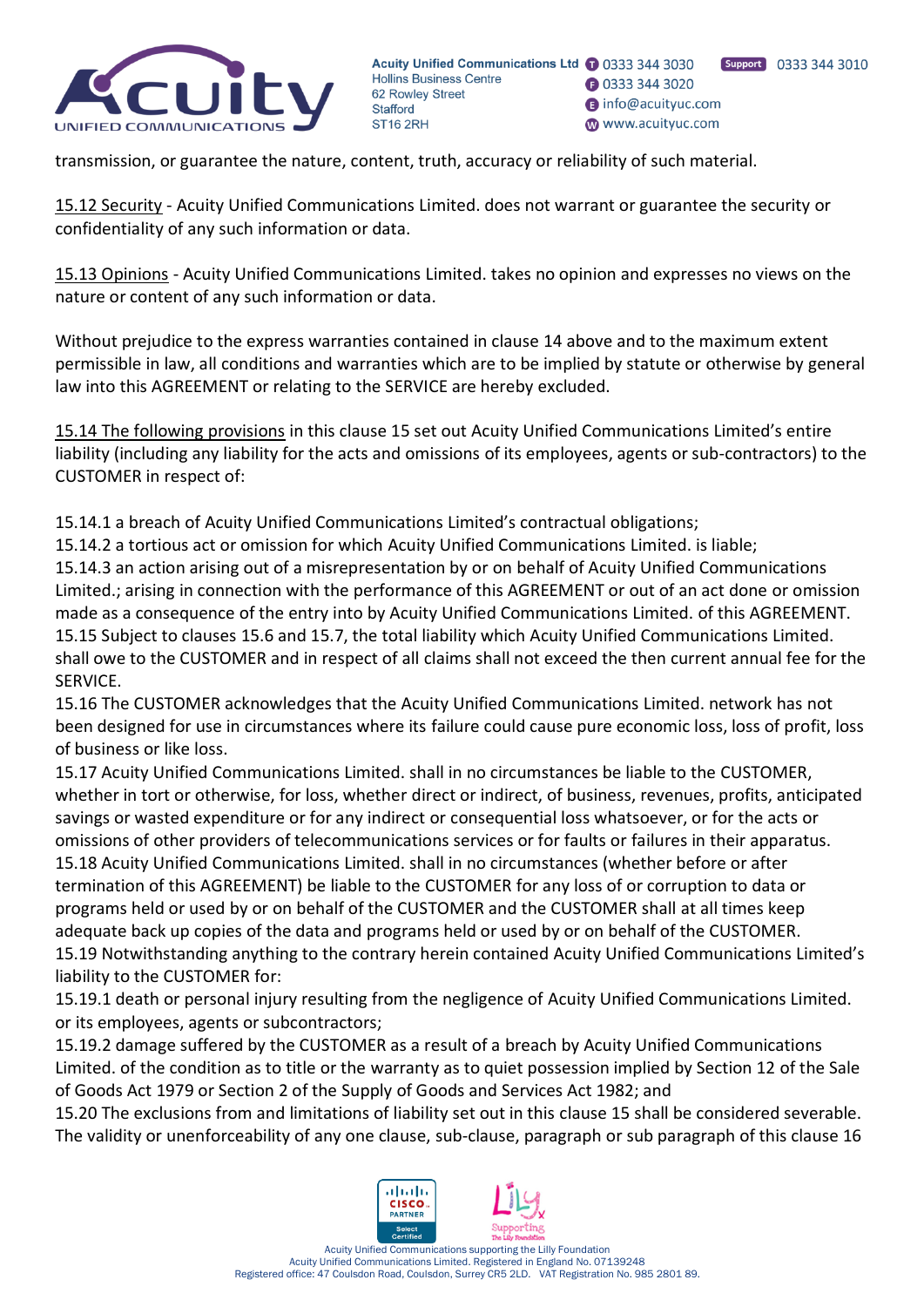

Support 0333 344 3010 **B** 0333 344 3020 nfo@acuityuc.com www.acuityuc.com

# **16. General Terms**

16.1 Breaching of these terms and conditions in any form will allow the Director of Acuity Unified Communications Limited. to terminate the contract between you the customer and the company trading as Acuity Unified Communications Limited., monies outstanding or owed to either parties will be decided by the Directors of Acuity Unified Communications Limited. and their decision in such matters will be full and final.

16.2 Use of Acuity Unified Communications Limited. services and goods including domain names constitutes acceptance of these terms and conditions. All services provided are stipulated on this invoice, if any additions advertised or inferred by Acuity Unified Communications Limited. or an agent of Acuity Unified Communications Limited. do not appear in writing on this invoice then Acuity Unified Communications Limited. must be informed in writing by you the customer within 14 days.

16.3 Assignment. The CUSTOMER cannot sell, transfer or assign its rights or obligations under this AGREEMENT without the written consent of Acuity Unified Communications Limited. No such assignment, even if consented to, shall relieve the other party of its obligations under this AGREEMENT prior to the date of such assignment.

16.4 Waiver. The waiver or failure of either party to exercise any right provided for in this AGREEMENT shall not be deemed a waiver of that or any other right in this AGREEMENT.

16.5 Invalidity. If any provision of this AGREEMENT is held by a court of competent jurisdiction to be contrary to law, the remaining provisions of this AGREEMENT will remain in full force and effect. 16.6 Whole AGREEMENT. This AGREEMENT, together with any document expressly referred to in any of its terms especially the Acuity Unified Communications Limited Master Services Agreement, contains the entire AGREEMENT between the parties relating to the subject matter covered and supersedes any previous agreements, arrangements, undertakings or proposals, written or oral, between the parties in relation to such matters. No oral explanation or oral information or e-mail given by any party shall alter the interpretation of this AGREEMENT. The CUSTOMER confirms that, in agreeing to enter into this AGREEMENT, it has not relied on any representation save insofar as the same has expressly in this AGREEMENT been made a representation and agrees that it shall have no remedy in respect of any misrepresentation which has not become a term of this AGREEMENT save the agreement of the CUSTOMER contained in this Clause shall not apply in respect of any fraudulent or negligent misrepresentation whether or not the same has become a term of this AGREEMENT.

16.7 Notices. Notices sent pursuant to this AGREEMENT shall be in writing and may be delivered by hand or sent by post or faxed with hard copy confirmation by post to the recipient at its address shown on the SERVICE ORDER FORM or at such other address as may be notified in accordance with this clause or, in the case of a company, to its registered office. Notices hand delivered or faxed shall be deemed received on delivery and those posted on the second working day after they are posted.

16.8 Headings. The headings shall be disregarded in construing this AGREEMENT.

16.9 Law. This AGREEMENT shall be governed by English Law. The parties submit to the non exclusive jurisdiction of the English courts.

16.10 Capacity. Both parties acknowledge that they have read and understood this AGREEMENT and agree to be bound by its terms.

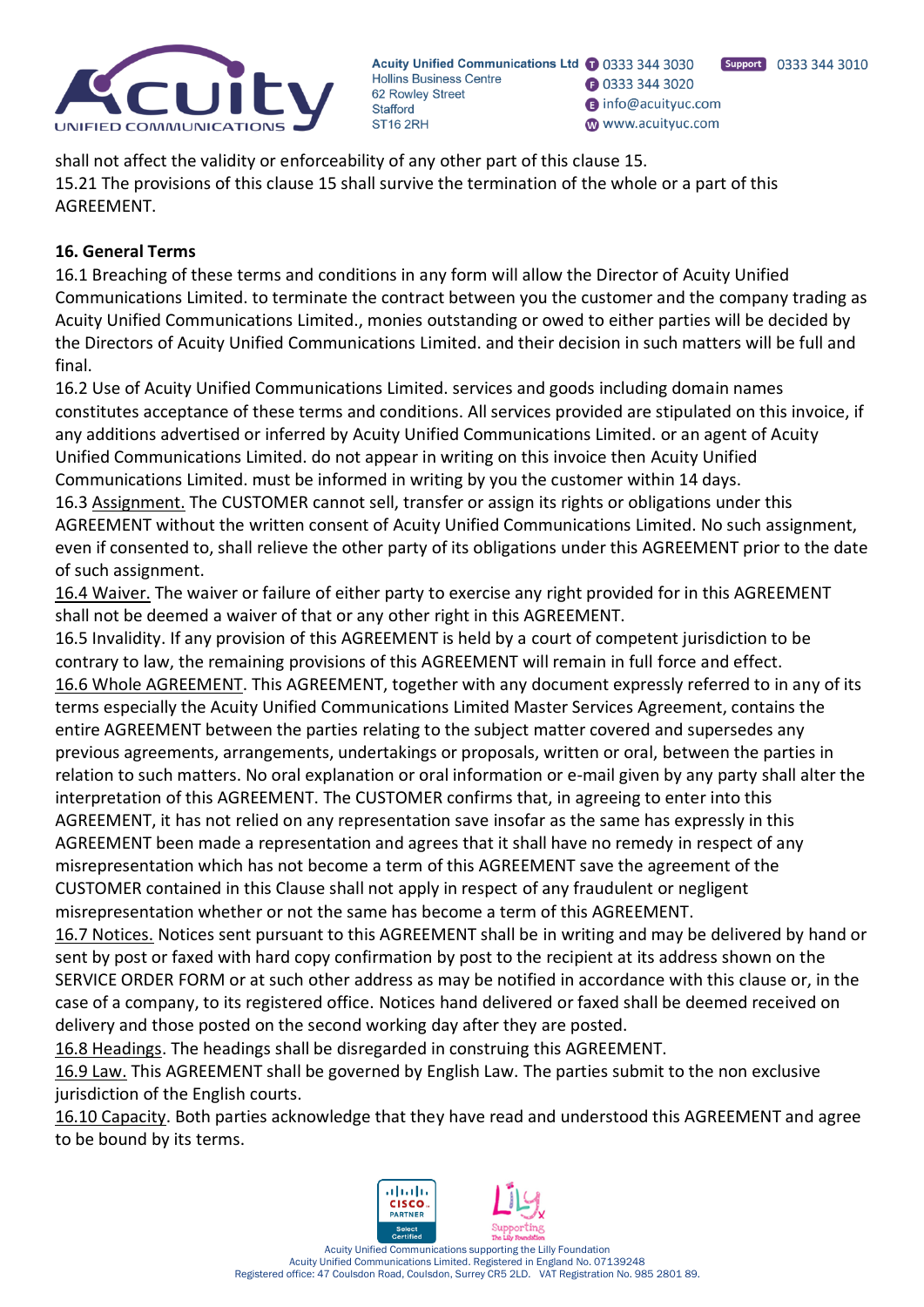

Support 0333 344 3010 **B** 0333 344 3020 nfo@acuityuc.com www.acuityuc.com

16.11 Representations. The parties acknowledge that in entering into this AGREEMENT they have not relied upon any representations other than those reduced to writing in this AGREEMENT. The provisions of this clause 16.9 shall not apply in the case of any fraudulent misrepresentation.

16.12 FORCE MAJEURE. Neither party shall be liable for any breach of this AGREEMENT due to any cause beyond its reasonable control (save obligation in respect of the payment of monies) including but not limited to Acts of God, inclement weather, flood, lightening or fire, industrial action, act or omission of government, or other competent authority, riot, war or act or omission of any other party for whom that party is not responsible ("an event of FORCE MAJEURE").

16.13 Data Protection. The CUSTOMER hereby consents that any CUSTOMER information ("Data") collected by Acuity Unified Communications Limited. in the fulfilment of this AGREEMENT (including but not limited to Data collected during order processing, delivery, installation, support and maintenance of the SERVICE) may for the purposes of fulfilling the contract be processed by Acuity Unified Communications Limited. its provisioning entities affiliates and agents both within and outside the European Economic Area, and outside the country or countries where the Data is collected.

These Terms and Conditions are susceptible to be changed / modified without notice.

# **Schedule 1**

# Service Level Agreement

Subject to the following provisions the Hosted IP Telephony Services / Hosted PBX / UC IPPBX shall be fully operational (with the ability to make and receive calls) for use at least 99.9% of all hours in each month. Services Interruptions that arise as a result of Scheduled Maintenance are excluded from the calculation of the proportion of operational hours.

If, in any Month, Hosted IP Telephony Services / Hosted PBX / UC IPPBX availability falls below the levels detailed below you shall be entitled to claim and be paid service credits.

The Service Credit payable for Hosted IP Telephony Services availability is capped at 50% of the total monthly charges relating to that service for the month.

Availability is calculated at the end of each month in accordance with the following formula:

### $A = T - D$  Where:

"A": means the Availability of the Service (expressed as a percentage).

"D": means Downtime in the respective month - (expressed in minutes).

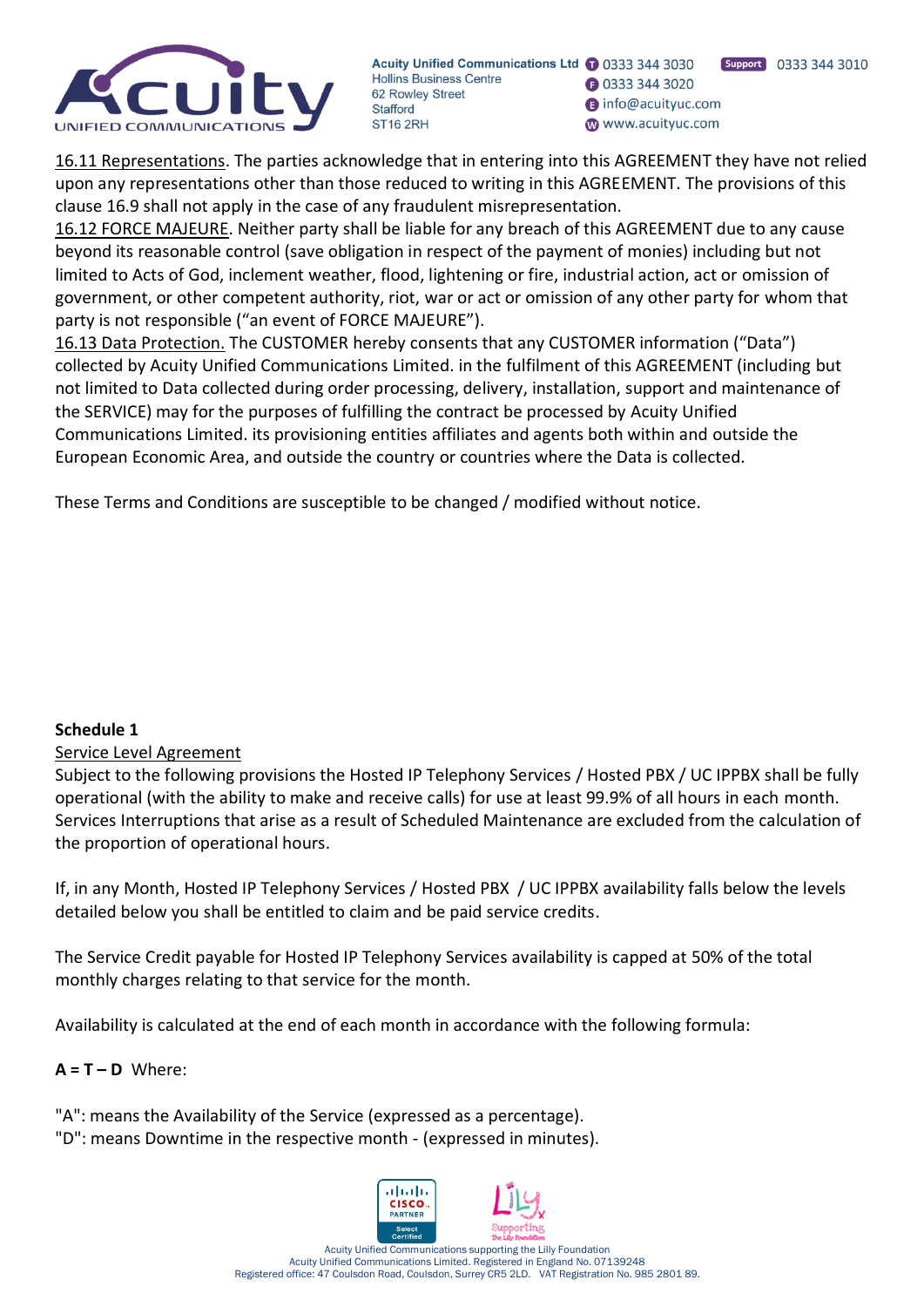

**3** 0333 344 3020 nfo@acuityuc.com www.acuityuc.com

"T": means the Total Number of Service Minutes in the respective month.

### 6.5 Calculation of Downtime

Downtime is calculated from the time of notification of a fault by either customer or Acuity Unified Communications Limited., and ends when the Service is restored to full working order as determined and certified by us. However, downtime is to be disregarded to the extent it is attributable to customer failing to keep equipment in standard office environment levels of humidity and temperature, or to any other abuse, misuse or modification of equipment or software by customer. A fault is defined as a LOSS of the ENTIRE service and not the loss of a single extension. Loss of the entire service is the inability to make call connections via the Hosted PBX platform from ALL of the Acuity Unified Communications Limited telephone extensions installed at the CUSTOMER site that are supported under the terms of this agreement and as defined on the Customer Order Forms and Customer Requirement Forms.

### 6.6 Compensation Calculations

If availability falls below the guaranteed levels in any particular month then we shall credit customer by reference to the following table.

Monthly Network Availability Reimbursement of Monthly Service Fee

97.00 - 99.90%= 2% 95.00 - 96.99%= 5% 90.00 - 94.99%= 7% Under 89.99%= 15%

### **Acuity Unified Communications Limited. Network Availability Service Level Guarantee**

Acuity Unified Communications Limited's Network Availability Service Level Guarantee is that the Acuity Unified Communications Limited network will be available 99.9% of the time. The Acuity Unified Communications Limited network is the combination of Acuity Unified Communications Limited. operated equipment, servers, circuits, and other data transmission facilities. Acuity Unified Communications Limited's network guarantee will be measured on the number of minutes that the Acuity Unified Communications Limited. network was not available as reasonably determined by Acuity Unified Communications Limited.

# **Tail Circuits / Dedicated Internet Access circuits.**

In the event of a tail circuit failure (the circuit connection to the CUSTOMER) a discretionary credit may be made by Acuity Unified Communications Limited to the CUSTOMER providing that Acuity Unified Communications Limited. is able to secure an equivalent amount from the circuit provider. Credits for tail circuit failures are at Acuity Unified Communications Limited's sole discretion.

#### **IPPBX**

Where a customer has outright purchased the Acuity Unified Communications Limited IPPBX or UC IPPBX Acuity Unified Communications Limited maintains the equipment is fit for purpose. The Equipment (once

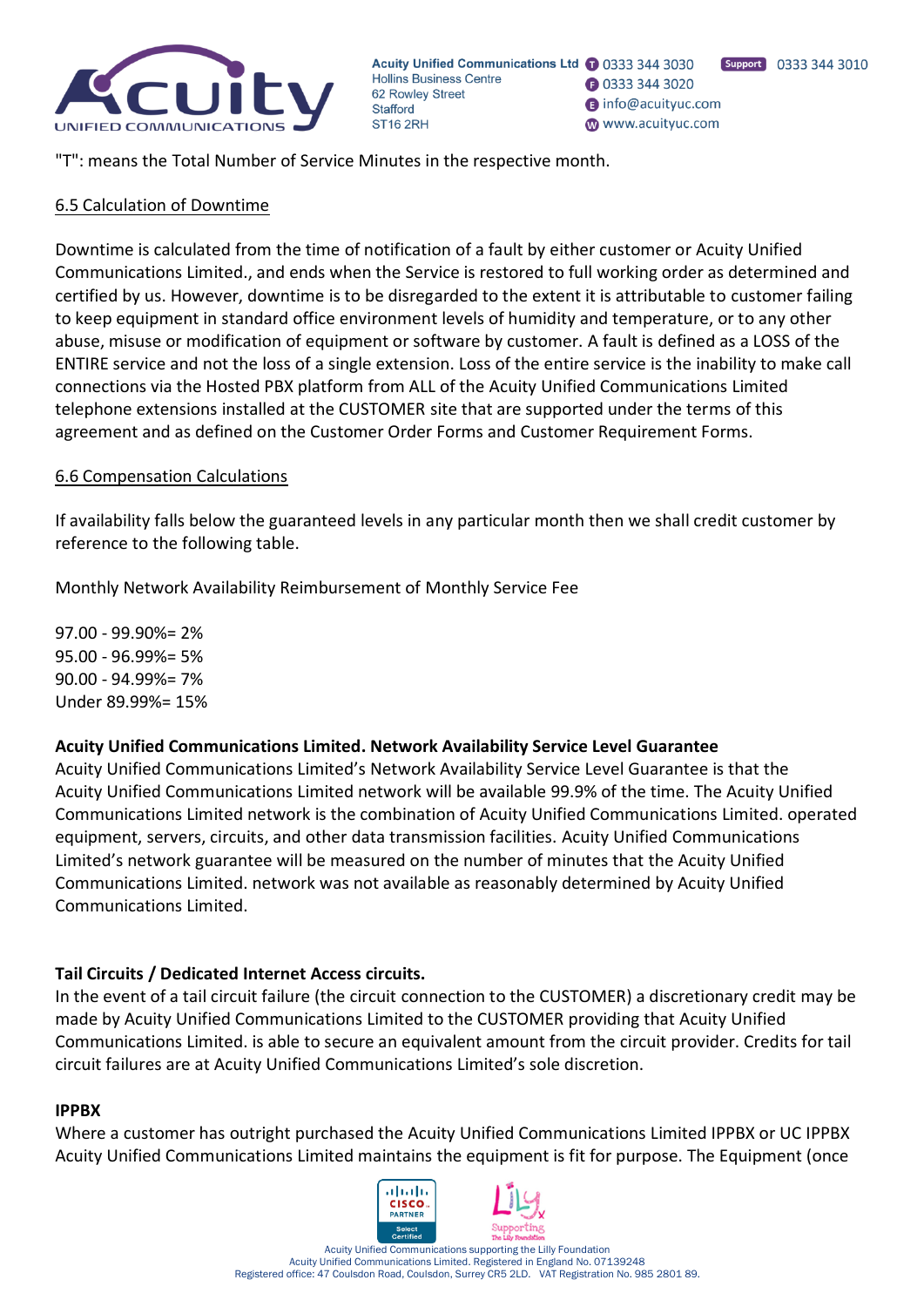

Support 0333 344 3010 **B** 0333 344 3020 nfo@acuityuc.com www.acuityuc.com

full payment has been received by Acuity Unified Communications Limited) becomes the property of the customer. The customer has the responsibility to maintain the equipment in good order and to not do anything that could jeopardise the maintenance of the equipment. It is the customers sole responsibility to ensure the equipment does not get damaged and that any such damage is not the responsibility of Acuity Unified Communications Limited. The customer should make available a suitable place / location for the equipment to be installed and accepts that it is the customers responsibility to ensure this space is sufficiently safe from water ingress and other hazardous elements that have a detrimental effect on electronic equipment. The customer must ensure a 13am power socket is also made available to power the unit.

Acuity Unified Communications Limited will maintain the Acuity Unified Communications Limited IPPBX or Acuity Unified Communications Limited UC IPPBC where an Acuity Unified Communications Limited maintenance contract is in place and where no monies from the customer are outstanding. Acuity Unified Communications Limited maintains that it will respond to any faults within 4 hours and fix fault within 8 hours. This fault fix response time is subject to the customer making available access to the equipment and that the fault is not related to components attached to the equipment that are not owned or maintained by Acuity Unified Communications Limited.

Where a component failure within the IPPBX requires a replacement component Acuity Unified Communications Limited cannot be responsible for any loss of information or data resulting from the replacement of that component. The Customer is advised to keep regular back-ups of data held on the IPPBX or UC IPPBX. Acuity Unified Communications Limited can provide back-up services for an additional monthly service charge.

# **Claims**

To receive the credit if any of the guarantees has not been met, the CUSTOMER must e-mail [support@acuityunifiedcomms.co.uk](mailto:support@acuityunifiedcomms.co.uk) within 30 days of the end of the month for which the credit is requested.

### **Exclusions**

Network Unavailability will not include any unavailability resulting from:

- (a) Network maintenance
- (b) Circuits provided by telcos or common carriers
- (c) Any external Internet Service Provider or an Internet exchange point
- (d) Acts or omissions of CUSTOMER or an unauthorised user
- (e) Behaviour of CUSTOMER equipment, facilities or applications

(f) Acts of god, civil disorder, natural cataclysm or other occurrences beyond the reasonable control of Acuity Unified Communications Limited.

### **SLA Coverage**

CUSTOMERs are covered for the following Acuity Unified Communications Limited services:

ADSL

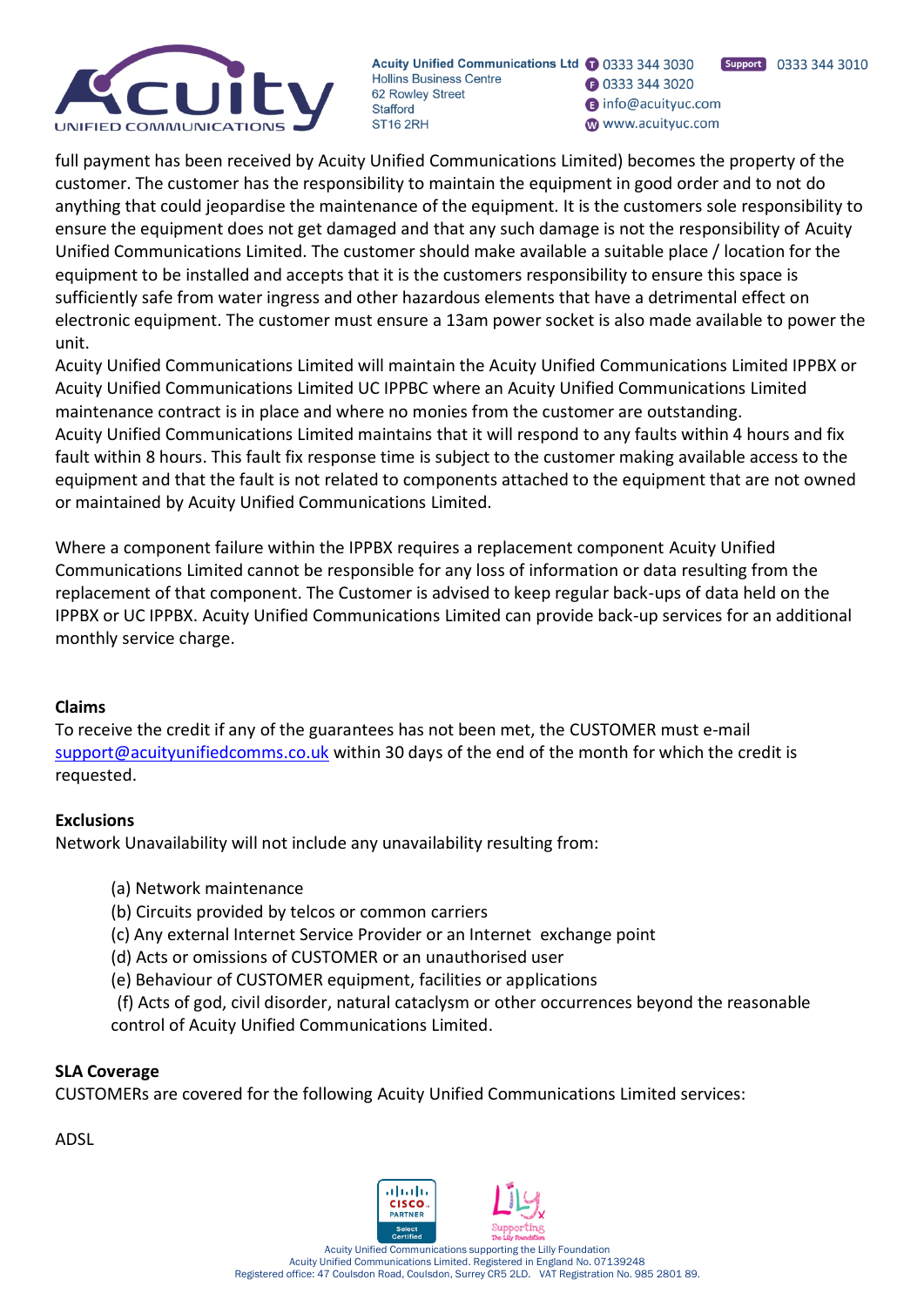

Acuity Unified Communications Ltd 1 0333 344 3030 **Hollins Business Centre B** 0333 344 3020 62 Rowley Street nfo@acuityuc.com **Stafford** www.acuityuc.com ST<sub>16</sub> 2RH

Dedicated Internet Access Hosted PBX Leased Line On-site IPPBX / UC IPPBX where Acuity Unified Communications Limited network services are being used.

# **Schedule 2** Acceptable Use Policy Specific to Hosted Telephony / Hosted PBX / UC IPPBX /SIP Calling

The CUSTOMER acknowledges that Acuity Unified Communications Limited. provides the telecommunications network facilities underlying the SERVICE/s provided. The use of Acuity Unified Communications Limited's or its Carriers telecommunications network facilities is subject to the following terms, breach of which may result in suspension or termination of the end-user's right to use the SERVICE:-

1. The Acuity Unified Communications Limited network may only be used for lawful purposes. Transmission of any material through the Acuity Unified Communications Limited network, or use of any part of it, in violation of any UK law or regulation is prohibited. Such prohibited transmission might include, but is not limited to: copyright material, material legally judged to be threatening or obscene, material protected by trade secret, whether or not the end user was aware of the content of the material or of the relevant law. 2. The CUSTOMER shall be issued with a password to access the services and shall take all reasonable steps to keep such password private and confidential, and ensure that it does not become known to other persons. If the password becomes known to any other person the CUSTOMER will immediately inform Acuity Unified Communications Limited and the password shall be changed immediately be changed.

The CUSTOMER shall not knowingly use the service for transmission of computer viruses, for transmission

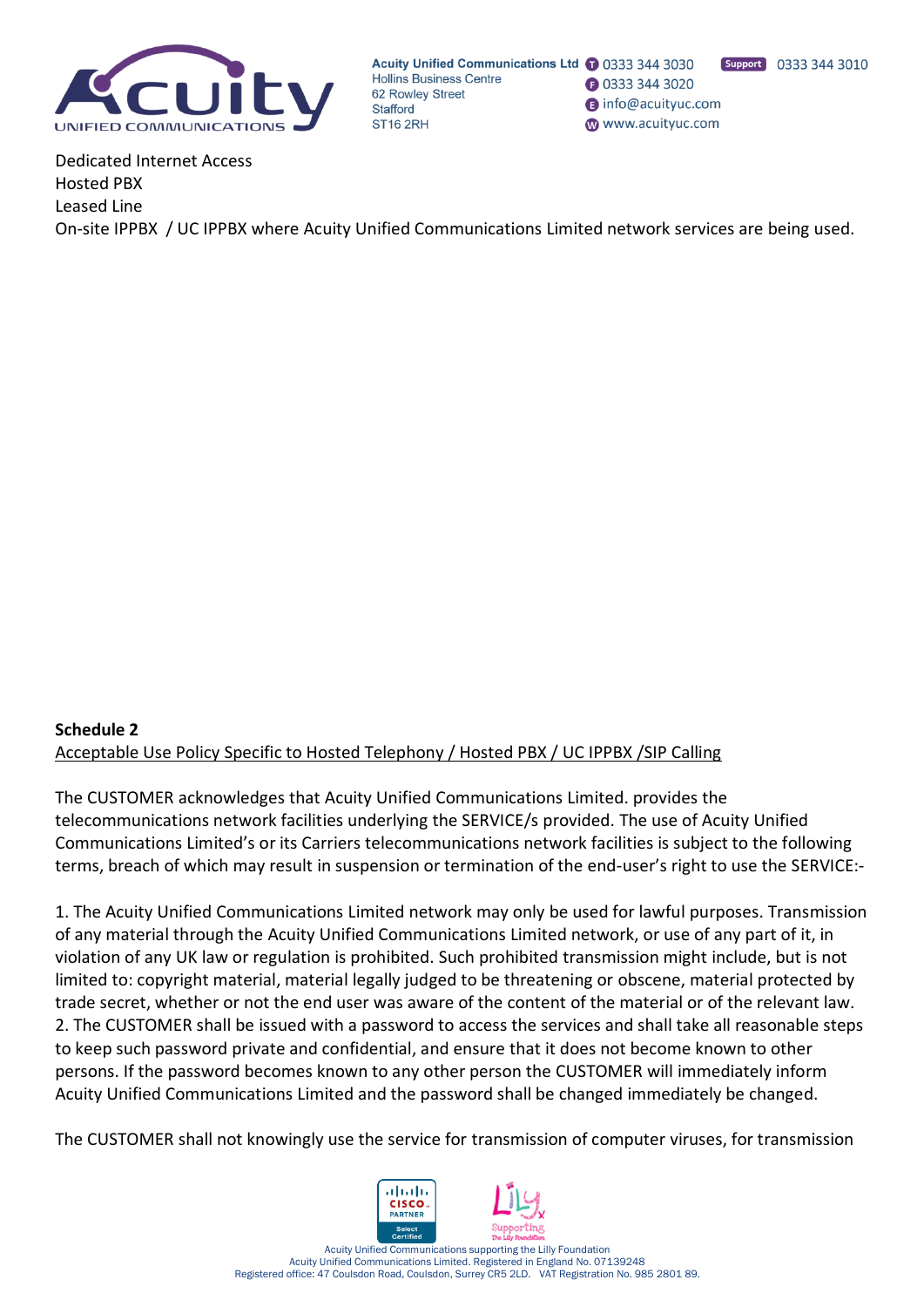

Support 0333 344 3010 **B** 0333 344 3020 nfo@acuityuc.com www.acuityuc.com

of any material which is defamatory, offensive or abusive or of an obscene or menacing character, or which may cause annoyance, inconvenience or needless anxiety, or for the posting of any such material to bulletin boards or newsgroups in a manner which constitutes a violation or infringement of the rights of any person, firm

4. The Acuity Unified Communications Limited network may be used by the CUSTOMER to access other networks world-wide and the end user agrees to conform to any acceptable use policies of Acuity Unified Communications Limited and any such other networks. In addition the CUSTOMER undertakes to conform to any published Internet protocols and standards. In the event that communications by CUSTOMER do not conform to these standards, or if the CUSTOMER makes profligate use other than in accordance with this AGREEMENT of the Acuity Unified Communications Limited network to detriment of Acuity Unified Communications Limited. or other Acuity Unified Communications Limited customers, Acuity Unified Communications Limited. reserves the right to restrict passage of the CUSTOMER communications until the CUSTOMER complies with such standards or protocol or provides undertakings acceptable to Acuity Unified Communications Limited. in respect of the CUSTOMER's future use.

In the provision that the end user is in breach of any provision of this schedule, Acuity Unified Communications Limited. shall be entitled to suspend services forthwith without notice.

**Schedule 3**

# **EMERGENCY SERVICES**

# **Important information regarding Emergency Services 999 / 112 access**

Specific Conditions on the Provision of Telephony Services and Emergency Calls forming part of the terms ond conditions for the provision of Hosted PBX, Internet Telephony Services.

### **EMERGENCY CALL ACCESS**

Emergency Calls Access shall only be supplied as per these terms and conditions and shall only apply, where you have elected to take Emergency Call Access. We shall use reasonable endeavours to convey Emergency Calls in accordance with these terms.

Subject to the provisions of these terms, Acuity Unified Communications Limited and its carriers shall convey Emergency Calls to one of the relevant Carrier Emergency Centres and, if the geographic location of the Emergency Call can be sufficiently identified, hand over such Calls to an Emergency Services Organisation. This service shall only be available for access where the Emergency call originates from a

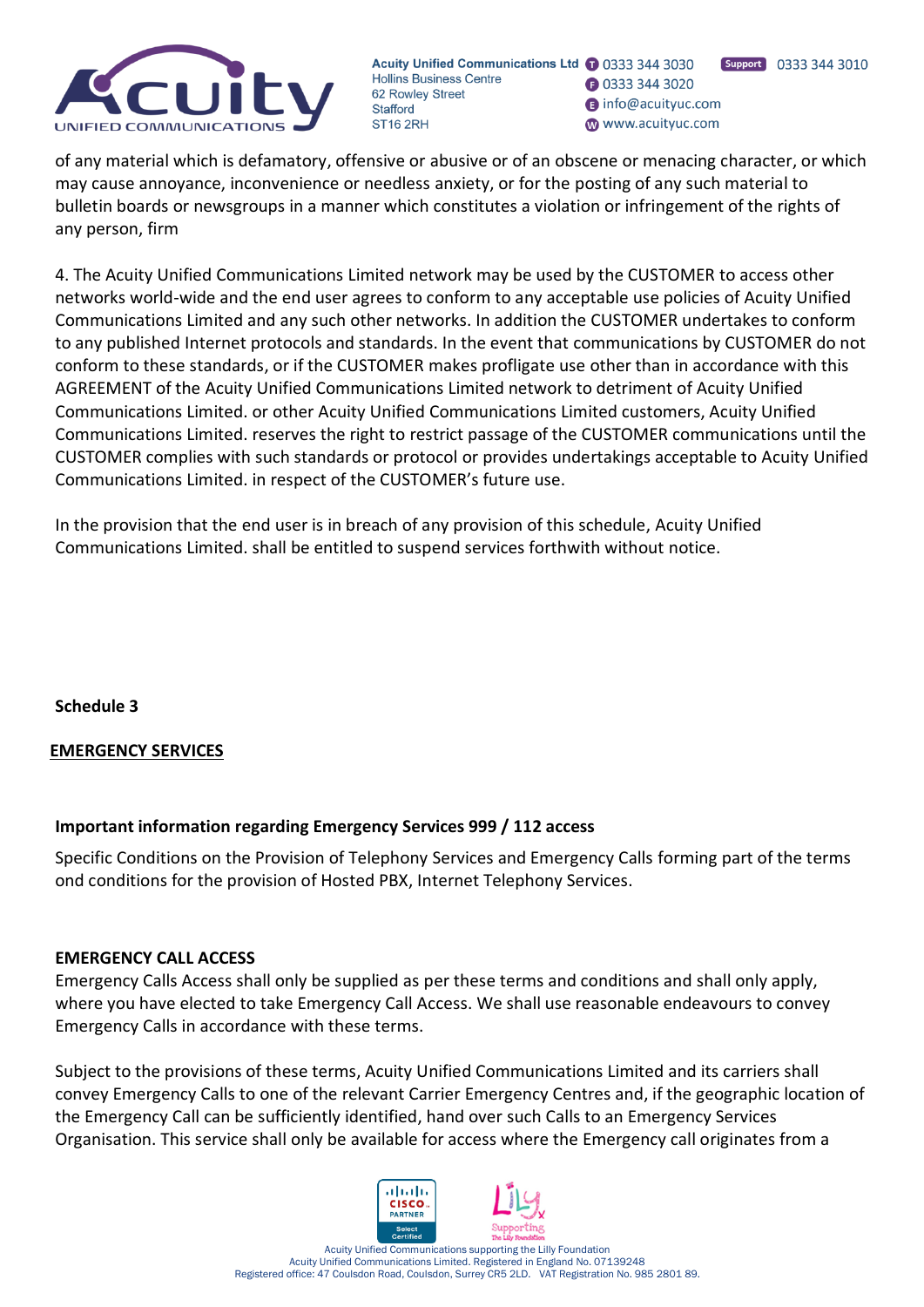

Support 0333 344 3010 **B** 0333 344 3020 nfo@acuityuc.com www.acuityuc.com

calling party located in the UK having a telephone number conforming to the National Telephone Numbering Plan, and being either from a geographic number range or from non-geographic number ranges 055,056, 03 or 08.

### **YOUR OBLIGATIONS**

You shall provide to Acuity Unified Communications Limited or its carriers for the use of Carrier operators and Emergency Organisations, a non-mobile telephone contact number, manned 24/7, (i) for the provision/confirmation of your name and address details and (ii) for the tracing of the originated Emergency Call in order to identify the caller's location (where such tracing is technically possible).

By purchasing our Telephony Services / hosted PBX you confirm that you understand that our services:

• may sometimes be unavailable as a result of things over which we have no control, for example, the weather, power disruptions and failures of your internet service provider (ISP) or ADSL broadband connection and you understand that in such circumstances all services (including 999/112 public emergency call services) will also be unavailable;

For each Acuity Unified Communications Limited Hosted PBX extension or trunk that you utilise, you must register with Acuity Unified Communications Limited the physical location where you will be using the Service. Your initial location will be registered as a part of subscribing to the Acuity Unified Communications Limited services. It is your responsibility to maintain the accuracy of your location address via your online account if there are any changes or via Acuity Unified Communications Limited customer support if you prefer. If you do not update us with changes, it may or may not be possible for emergency operators and authorities to identify your location and phone number when you dial 999/112. When you dial 999/112 you will need to state your location and phone number promptly and clearly, as emergency operators and authorities may not have this information.

Emergency operators and authorities may or may not be able to identify your phone number in order to call You back if the call is unable to be completed, is dropped or disconnected, or if You are unable to speak to tell them your phone number and/or if the Service is not operational for any reason. Emergency operators and authorities may also not be able to hold your line open in the event that You hang up.

You agree to inform potential users of the Services of the above limitations and You understand and accept that you should always have an alternative means of accessing 999/112 emergency services.

If Acuity Unified Communications Limited suspends or terminates the Service You may NOT be able to dial 999/112. In the event that You do not have any remaining credit on your Acuity Unified Communications Limited account, You will still be able to make 999/112 calls.

# **Emergency calls outside of the United Kingdom**

However, if you use your Acuity Unified Communications Limited Networks Hosted PBX Service outside of England, Wales, Scotland and Northern Ireland, you will not be able to call emergency services in the country where you are located.

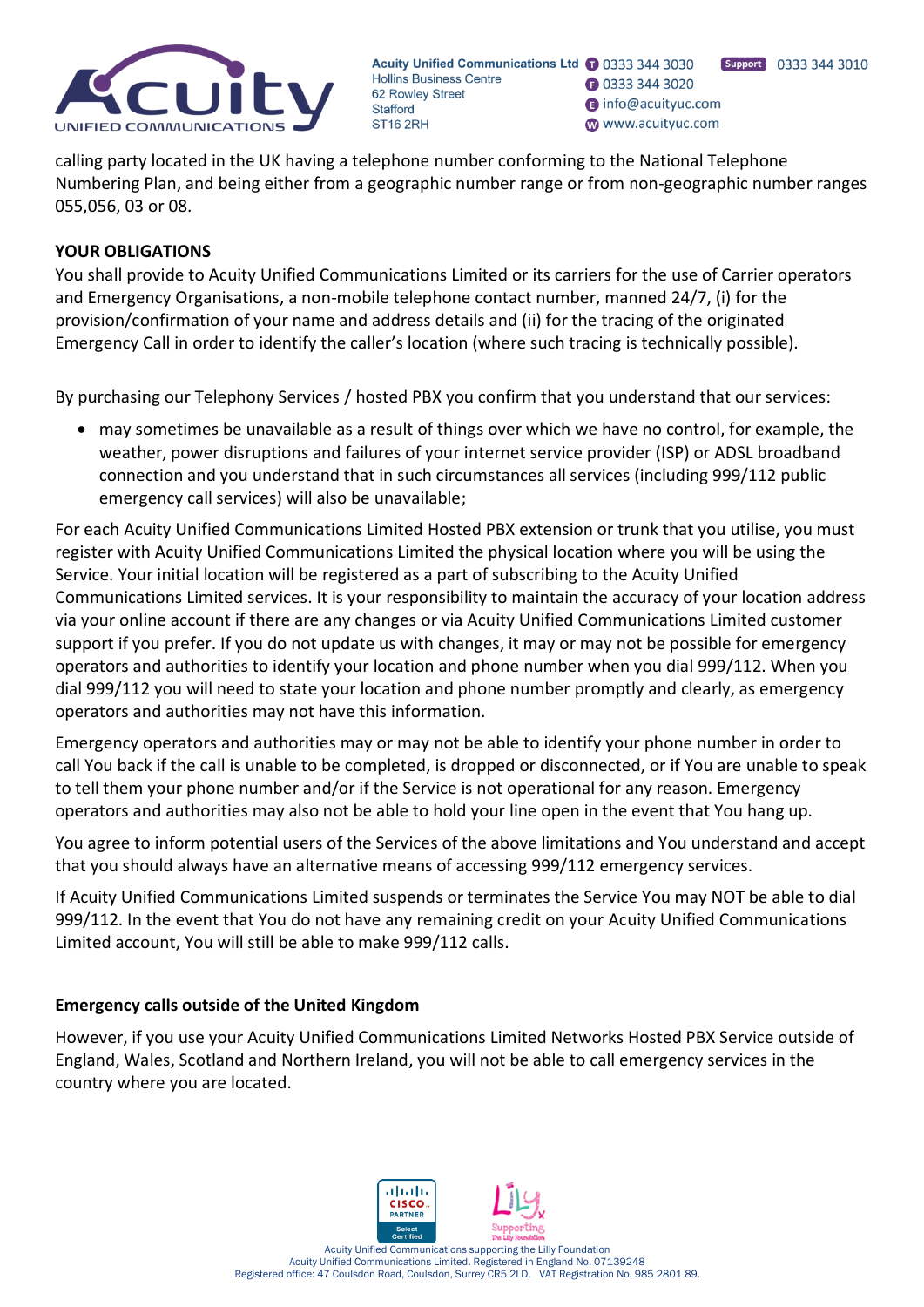

**B** 0333 344 3020 nfo@acuityuc.com www.acuityuc.com

### **Update your 999/112 Emergency Response Address**

Your Acuity Unified Communications Limited Hosted PBX service is portable so it is important that you register the location of your device and keep it updated. This information should be visible to the Emergency Services so they can see what location assistance is required. You can make changes to your location information by contacting the Acuity Unified Communications Limited Support team.

Where you use your Acuity Unified Communications Limited Hosted PBX service in a fully nomadic manner - such as using a soft-phone on a laptop - we understand it may not be technically feasible to set the address of every location that you use the service from. In such cases you should be aware that the emergency operator will **NOT** know your location and you must provide this information to them verbally.

### **Power & Service Outages Can Prevent Access to 999/112 Emergency Services**

999 / 112 Emergency Services and your Acuity Unified Communications Limited Hosted Service WILL NOT function during an electrical power or ADSL Internet Access provider outage, or a break in your dedicated Internet Access service or if your internet access is not allowing calls to pass over it or if your Acuity Unified Communications Limited Account has been suspended or terminated.

• It is highly recommended that you ensure that you have an alternative means of contacting the Emergency Services such as a mobile phone or a traditional, wired phone plugged into the PSTN.

N.B. It should also be remembered that in the case of a power failure, an ordinary DECT or wireless phone will also fail to work.

### **Schedule 4**

### **SIP – Session Initiation Protocol – SIP Calling Services & Call Forwarding Services**

**This Schedule 4 forms part of the Acuity Unified Communications Limited - Terms and Conditions - Schedule for Hosted telephony, Hosted PBX, Unified Communications IPPBX services, SIP calling and Emergency Services 999 /112 access.**

**This Schedule and the Master Service Agreement for the provision of telephony services forms the contract for the service(s) supplied by the supplier to the customer. The definitions in the Master Service Agreement shall apply to this Schedule unless expressly stated otherwise**

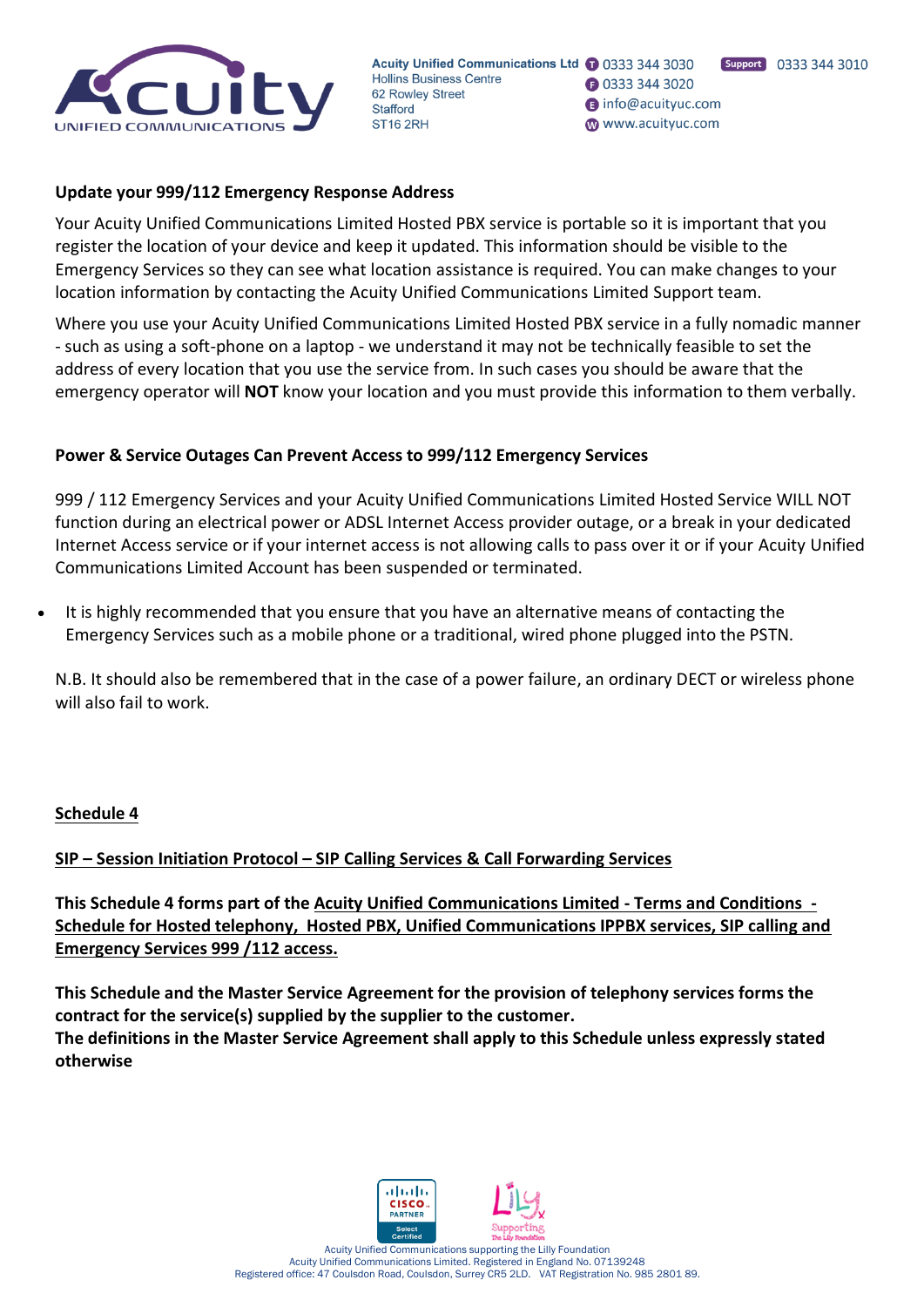

Support 0333 344 3010 **B** 0333 344 3020 nfo@acuityuc.com www.acuityuc.com

Acuity Unified Communications Limited provides a number of services that are supported by the use of SIP. These services include the use of Hosted Telephony Handsets from customer sites to direct SIP or Call Forwarding connections to customer PBX's or Switches.

**The use of SIP services for:** audio, videoconferencing, interactive gaming, and call forwarding:

It is now mandatory for any call centre using auto-diallers to ensure that no more than 3% of calls made each day are 'abandoned' i.e. where a call is answered but not connected to a live operator within two seconds. Under sections 128-130 of the Communications Act 2003 (the "Act"), Ofcom is empowered to take enforcement action when it has reasonable grounds for believing that a person (either an individual or a legal entity) has persistently misused an electronic communications network or electronic communications service. A person misuses a network or service if the effect or likely effect of their behavior is to cause unnecessary annoyance, inconvenience or anxiety to another person.

Acuity Unified Communications Limited works on a 2% calls abandoned rate whereby Customers exceeding this percentage may have their service suspended.

# **In all cases the following terms and conditions apply to the use of SIP.**

All customer using SIP services must have agreed calling plans in place. A calling plan is an agreed volume of minutes and agreed type of destination of the called minutes be it Local, National, Mobile or International.

In all cases a maximum amount of Minutes will be agreed for any given period.

Any customer exceeding the agreed Maximum Amount of agreed minutes can be suspended if prior overrun has not been authorised by a Company Director of Acuity Unified Communications Limited.

All Pre-agreed volumes must be covered by a corresponding customer deposit.

The use of Auto Diallers is strictly controlled by Acuity Unified Communications Limited and any such use has to be prior agreed and documented on the Customer Order Form with agreed volumes and agreed volume destinations.

All calling patterns are scrutinised and monitored to ensure the volume of failed connections does not exceed any OFCOM regulations governing the use of un-solicited calling to UK telephone numbers.

In all cases the Customer indemnifies Acuity Unified Communications Limited against all claims relating to the use of such services.

Credit limits are imposed on the use of high speed dialling applications to ensure Acuity Unified Communications retains sufficient customer monies to cover any forward monthly costs that would be incurred by Acuity to supply the Service. In some cases a Personal Guarantee by a Director of the Customer may be sought.

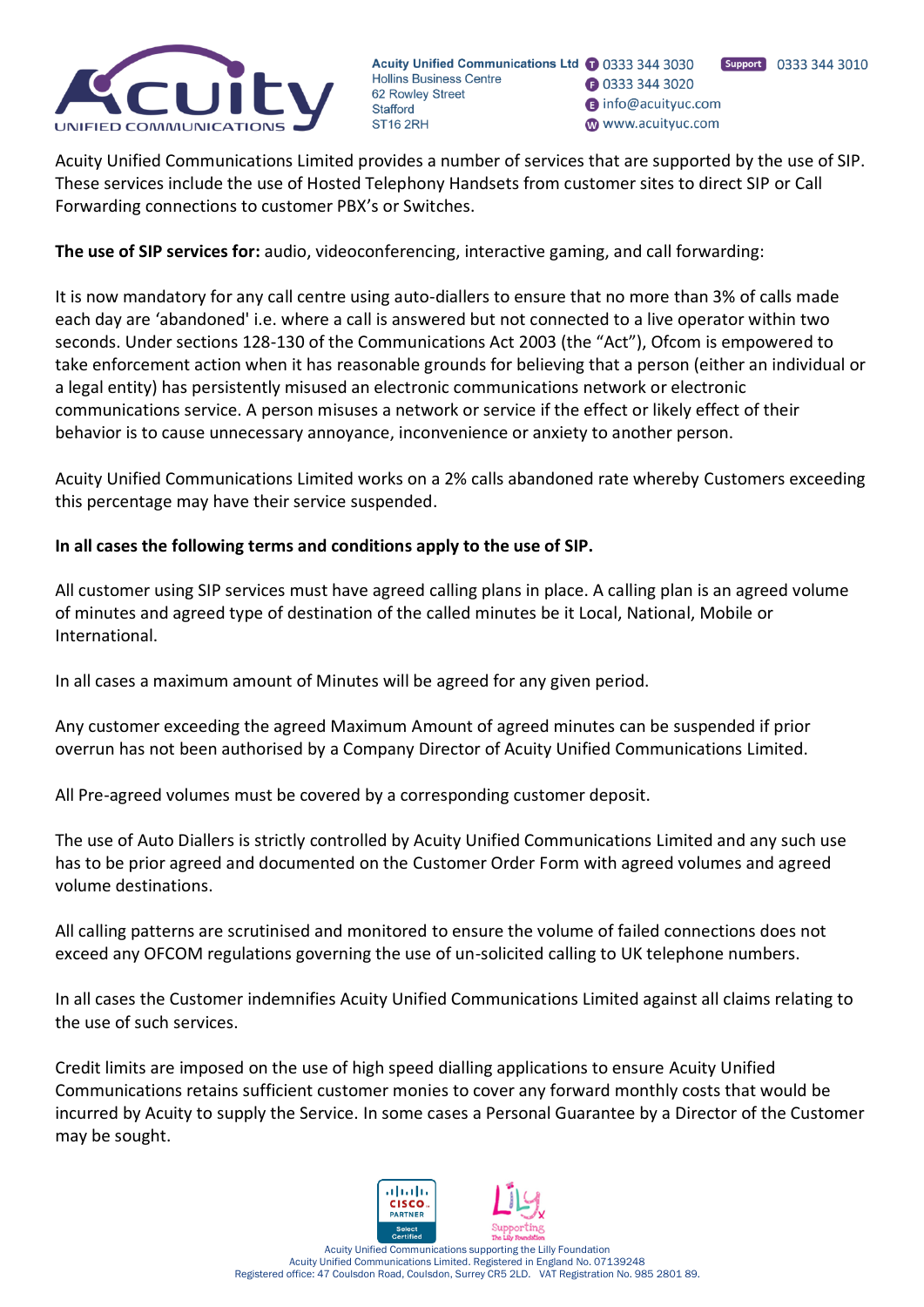

Support 0333 344 3010 **3** 0333 344 3020 nfo@acuityuc.com www.acuityuc.com

During any given period a minimum service charge exists. This is to cover the underlying cost of infrastructure to support the use of the service. If during a given period, usage charges do not exceed the minimum service charge then the minimum service charge will be payable in all cases.

You the customer agree that should you fail to meet the minimum charge you will not request a refund for any unused minimum charge credit. Unused credit will not roll over to the following month or any other period.

You the customer acknowledge and agree that you are not entitled to any refund in respect of any unused rental purchased during the contract or upon receipt from you of a cancellation of the Service. In addition, nothing in this Agreement shall relieve you of any liability to pay, and you shall be and remain responsible to pay, all charges for any calls or rentals made from your account for the SIP Service.

Acuity Unified Communications Limited cannot be held responsible for any failures out of our control including but not limited to if your service is lost or fails as a result of, power cuts/failure, flood, fire, riot, failure of third party suppliers, strikes, embargoes or changes in law or regulation or restrictions applied by Telecommunications Network Operators.

The services you take over your Internet Connection may also result in degradation or loss of service and Acuity Unified Communications Limited cannot be held responsible for your uploading or downloading of data over your Internet connection.

You the Customer accept that the quality of the calls is dependent on bandwidth usage and Acuity Unified Communications Limited cannot accept any responsibility for un-notified usage on the network that results in a degradation of service levels.

You the Customer accept that not all features that you would expect from a standard phone line will be available as part of a SIP service.

Acuity Unified Communications reserves the right to monitor the call traffic and call profiles to measure the percentage / volume of failed calls including Connected, Engaged, unknown numbers / abandoned calls (calls connected to the end customer but where no agent is available to talk).

You the Customer hereby indemnify Acuity Unified Communications Limited against any and all damages relating to the Customer abusing any OFCOM regulation and any misuse of the Do Not Call Lists managed by the UK Telephone Preference Service.

# Tariff and Foreign Exchange

Customers based outside of the United Kingdom and where payment has been agreed in US Dollars or Euro's accept that Acuity Unified Communications Limited will convert any monies due at the prevailing exchange rate for billing purposes.